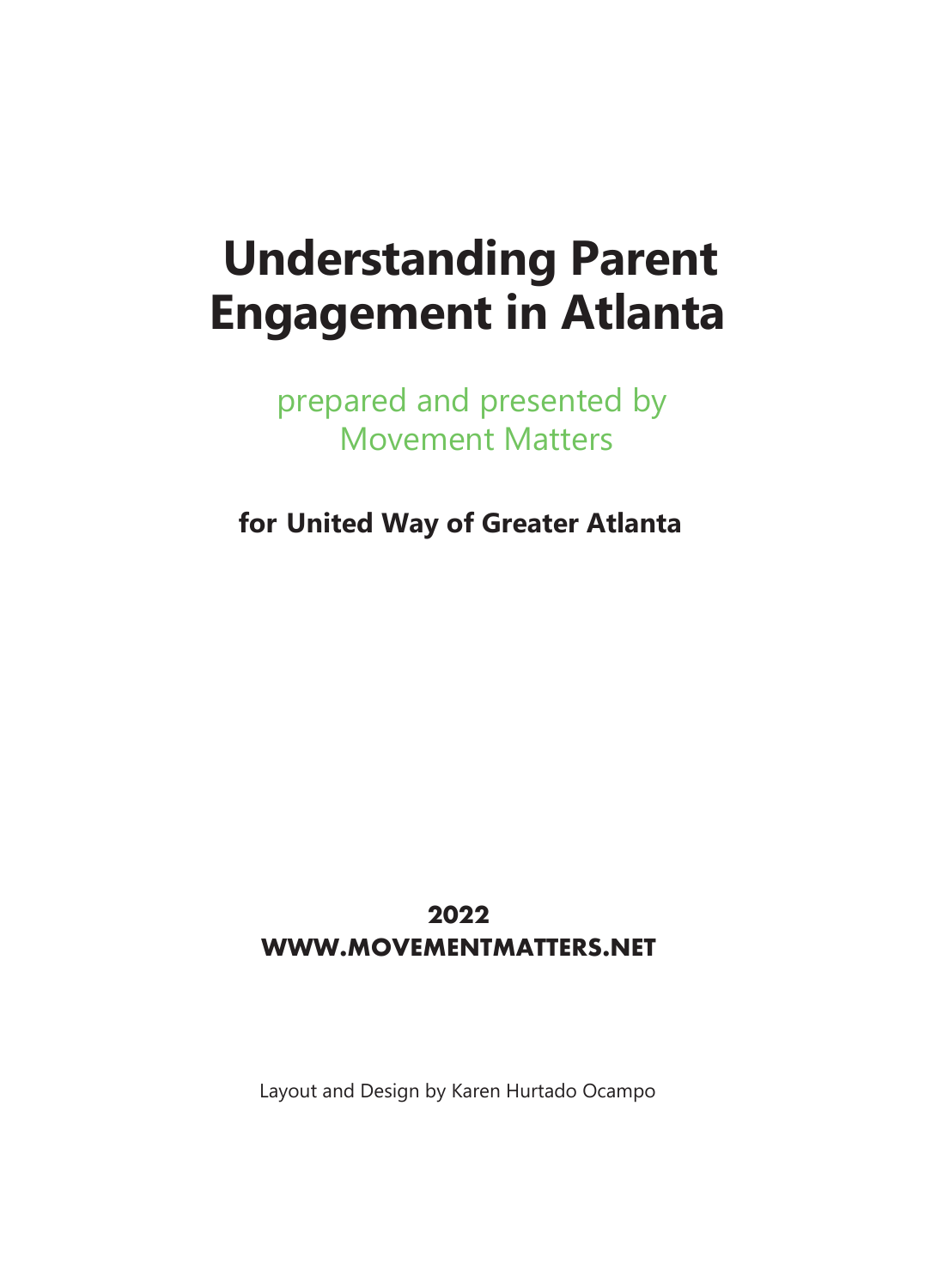# **TABLE OF CONTENTS**

| <b>Our Process</b>             | page 3  |
|--------------------------------|---------|
| <b>Political Climate</b>       | page 4  |
| <b>Breakdown of Approaches</b> | page 6  |
| <b>Observations</b>            | page 12 |
| <b>Recommendations</b>         | page 14 |
| Conclusion                     | page 24 |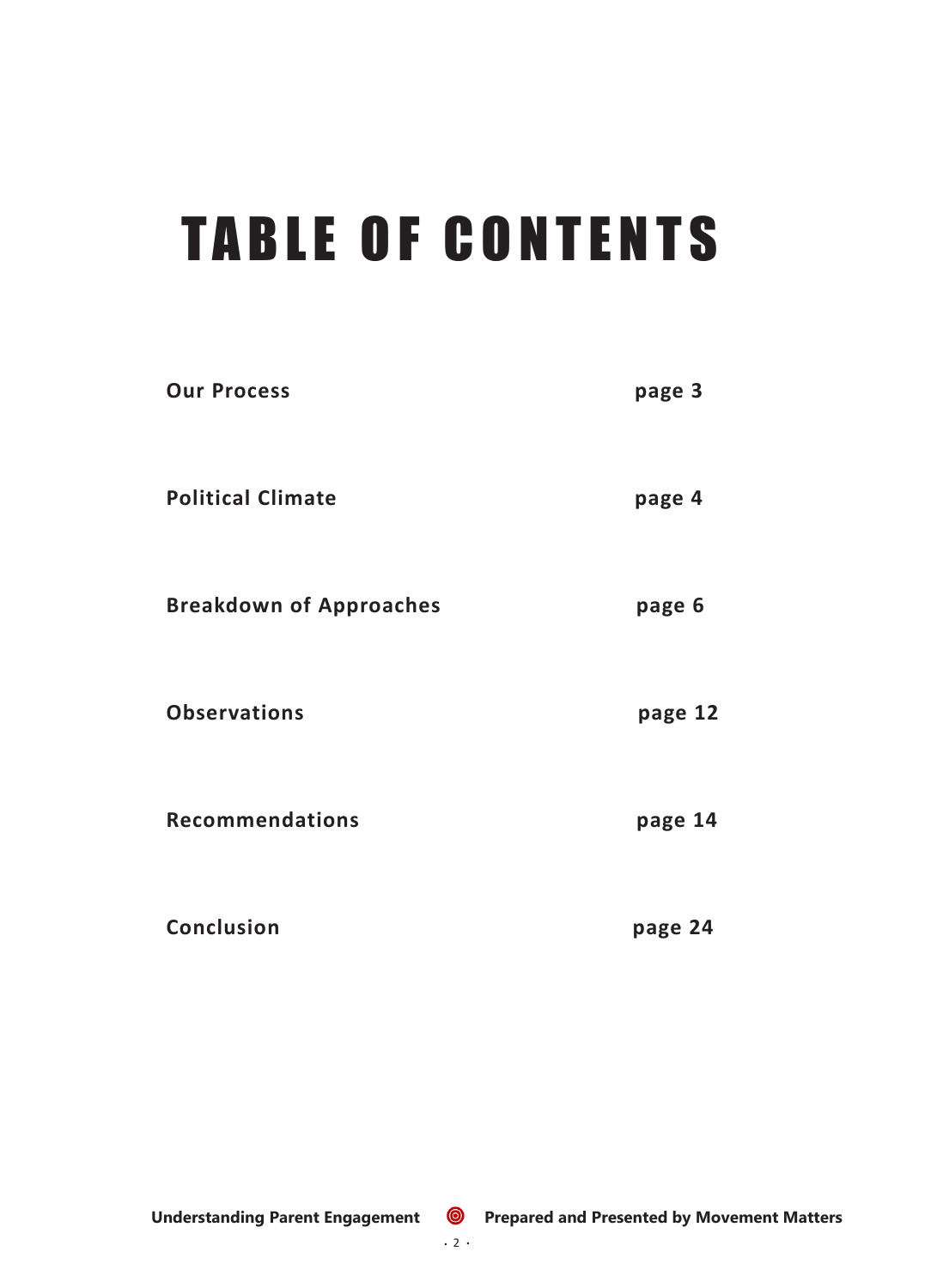# OUR PROCESS

The United Way of Atlanta recognizes that parent engagement and parent organizing<sup>1</sup> are critical approaches to systems change and racial equity work in the Atlanta region. Further, these approaches are often misunderstood or overlooked; this includes a lack of detailed knowledge about the existing body of work being done by community based organizations. In order to better understand the scope and breadth of parent engagement/organizing work in Atlanta, the United Way contracted Movement Matters to complete a landscape analysis that would highlight the state of parent engagement, as well as to identify important steps towards building the field.

The United Way provided Movement Matters with an initial list of 12 organizations to contact. This list represented a range of groups from statewide organizations that are active in Atlanta to neighborhood-focused organizations. Movement Matters also reached out to our own network to identify other organizations for us to interview. Overall, we reached out to 15 organizations and were able to make contact with 9 (see Appendix A for list). While this is an admittedly small sample, they represent almost two thirds of the organizations that were on our lists. We also asked each group we interviewed to provide suggestions of other organizations we should talk with. Given that no additional names came up, we feel that we have a reasonable representation of the local groups that are doing at least some variation of parent engagement.

We interviewed each organization for approximately 1 hour, with a standard list of questions designed to help us understand their actual work, their perspectives on their work, their understanding of the broader landscape for parent engagement, and their ideas for how this landscape should and can change.

 $1$  Parent engagement and organizing does not have to focus only on the education system, though it often does. Child care and paid family leave are other explicitly "parent issues" but parents are also impacted by the need for affordable housing, sustainable income, environmental justice, etc. However, education reform is the lens through which most groups view parent engagement, as opposed to more general community engagement. This is true for most of the groups that we interviewed for this report.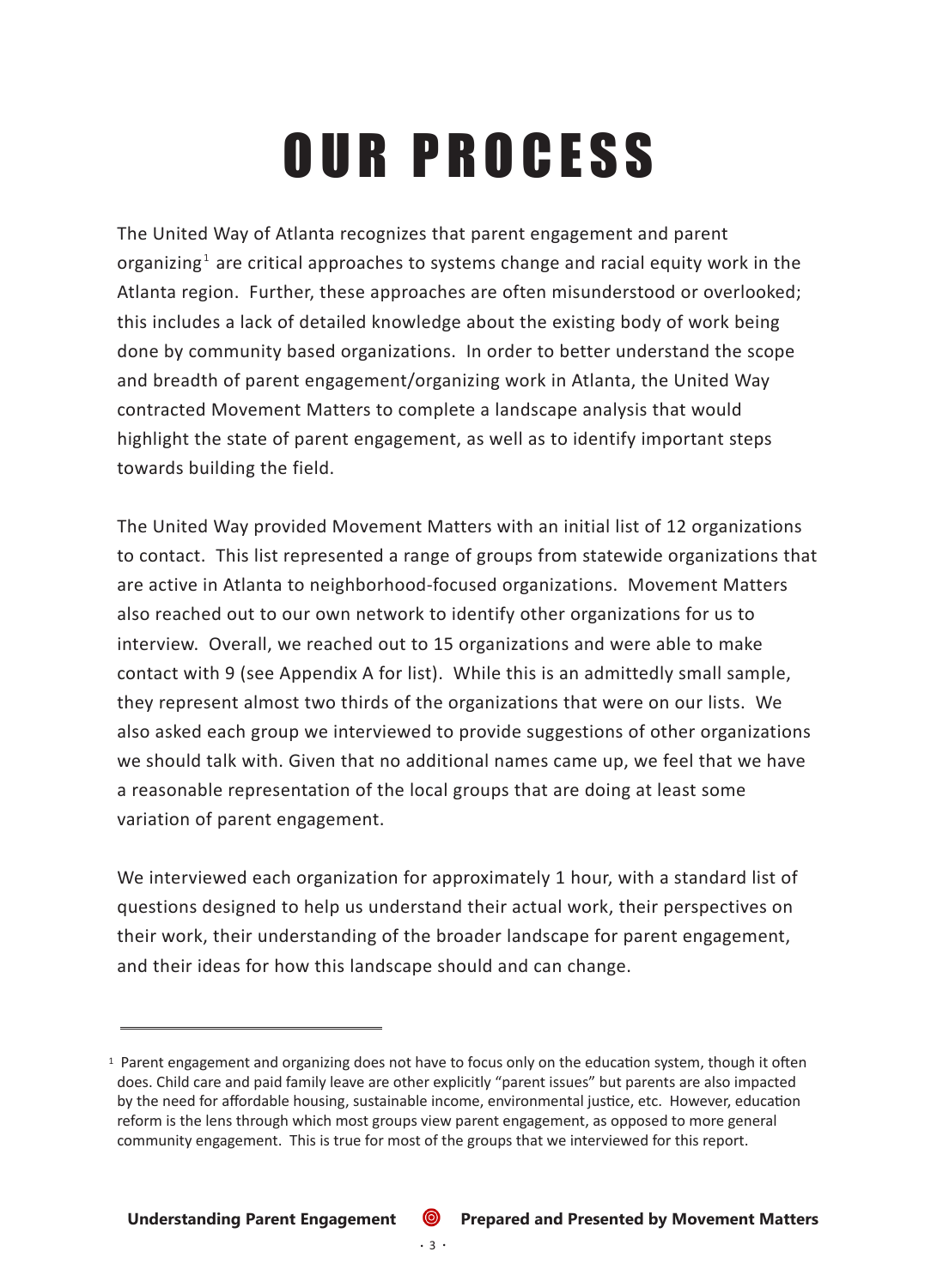# POLITICAL CLIMATE

Before beginning with a more in-depth look at the work, we feel it is critical to talk about the current political climate surrounding parent engagement and education reform in Atlanta and Georgia more broadly.

Deep parent engagement work has always come with some intrinsic risks. Whether parents advocate strongly for the individual rights of their children in schools or try to create change at the systemic level, they run the risk of, among other things, being ostracized from the school community or having their child targeted by school officials. These risks, however, have become exacerbated in the current political climate in the United States, with Georgia being one of the hotbeds.

Our interviews identified the extremist measures being taken by far-right groups to push a white supremacist, anti-LGBTQ agenda in the Georgia public school system. These measures include harsh potential repercussions for those parents, students, and teachers who are speaking out for equity in school practices, the education system, and/or legislation. Interviewees told stories of doxxing, public records requests, social media flaming, attempts (some successful) at getting people fired, and even death threats aimed at those who speak out for systems that simply recognize the history of Black people and other people of color, that support LGBTQ youth, or that attempt to reconcile racial equity gaps.

This environment is felt by many of the groups we interviewed, whether grassroots or grasstops (see below for further distinction between these approaches). However, those more closely aligned with a grassroots organizing approach feel it more directly, precisely because they are on the front lines. As we will discuss later in this report, these groups are also most likely to be poorly resourced, leaving them even more vulnerable to these kinds of attacks.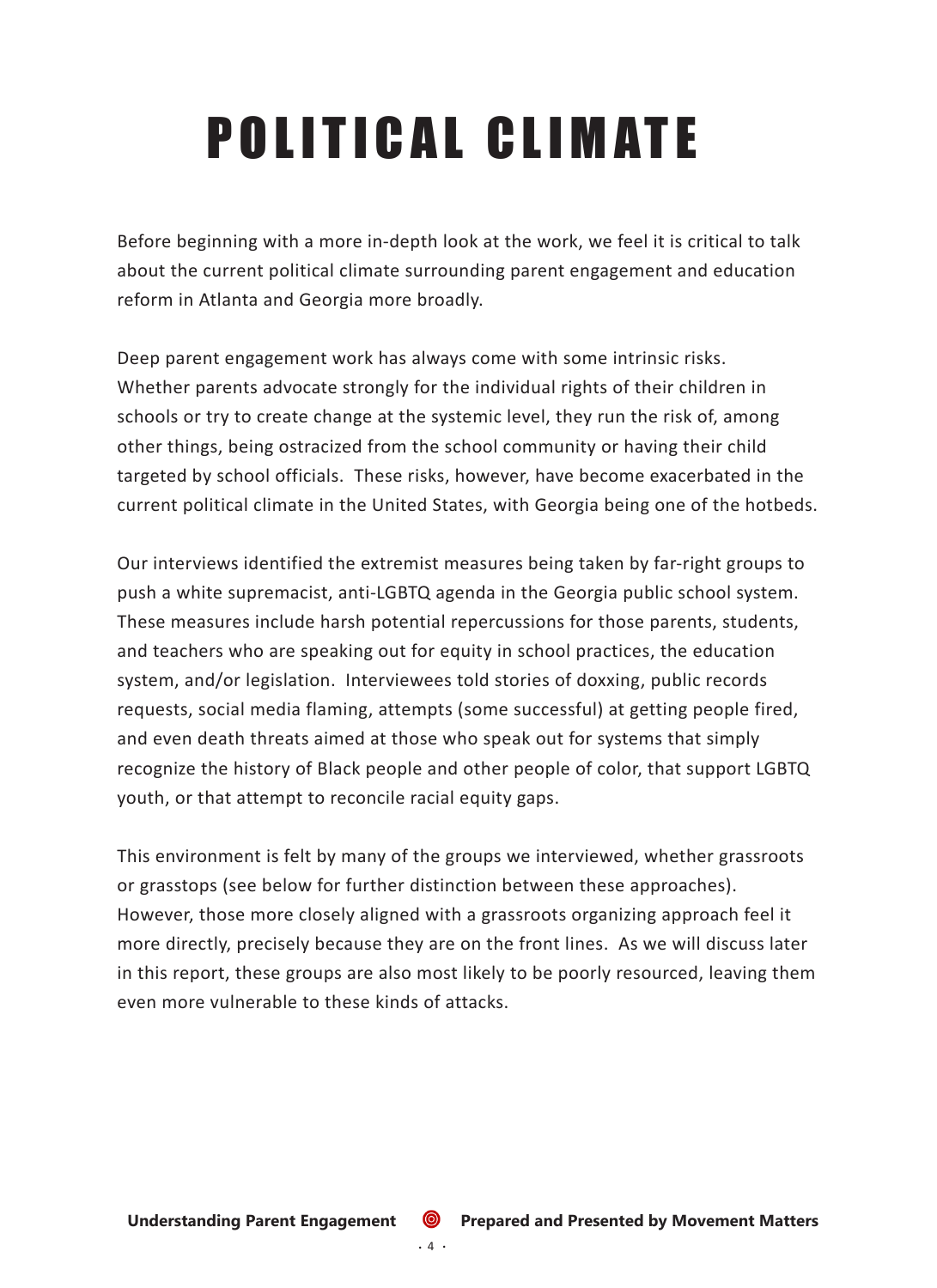In this moment, in this climate, it is critical that support for deeper parent engagement aimed at systems change and racial justice needs to seriously take into account the safety, health, and well-being of our communities. It is not enough to simply lament the loss of common courtesy and cultural norms in the public sphere. We need to recognize these actions as an intentional strategy of organized groups of people designed to promote a white supremacist agenda. The moment called for those of us committed to true engagement to actively defend it, to roll up our sleeves and get to work. And for those who are looking to resource true parent engagement, it means taking these threats and the current political climate seriously; it means moving away from a "business as usual" perspective.

A less threatening, but no less impactful, element of the current climate also involves the co-optation of parent engagement by these far-right organizations. These groups have seized existing mechanisms for parent engagement (e.g. school board meetings) and are championing "parent rights" as weapons to push an extremist agenda that erases the history and presence of non-white, non-cis, non-straight students and communities. These groups leverage the participation of a minority of parents (sometimes not even from the school district in question) to disrupt and commandeer school board meetings and drown out genuine debate over important issues. Again, this is an intentional tactic being used by organized groups to push an agenda to get rid of any material found objectionable to a small group of extremists. These groups have successfully redefined "parent engagement" as practices that allow parents to veto any content they might find objectionable, regardless of their relationship to the school or their commitment to strengthen public education outcomes.

While this external threat is uniting school officials, students, and parents concerned with the well being of all students, the response and approach is lagging behind the offensive mounted by the far-right. More strategic interventions are needed.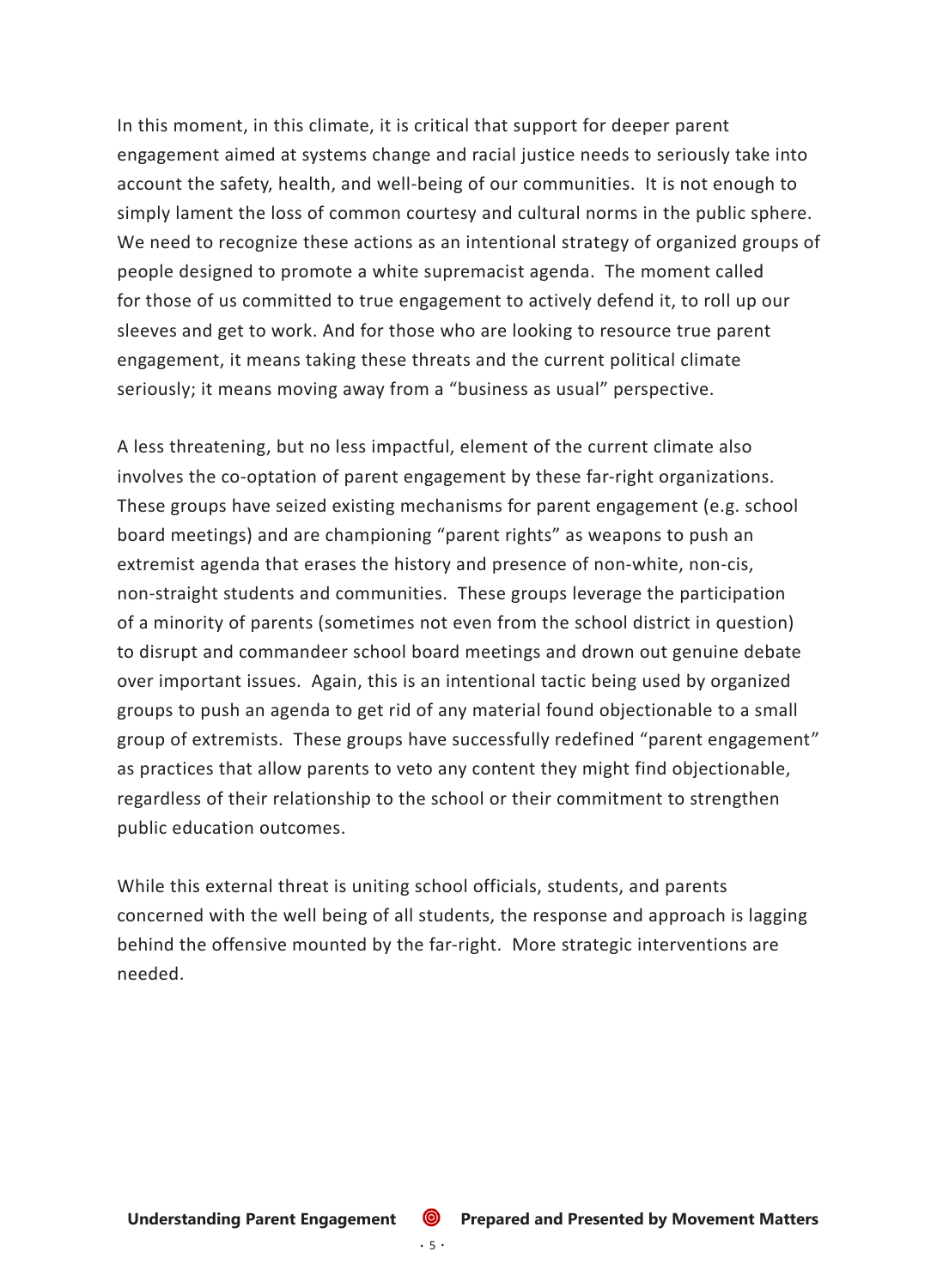In addition, and equally important for the purposes of this report, investment in ongoing parent engagement beyond the crisis is critical. Firstly, this investment will help to inoculate against this kind of attack in the future. Secondly, it will strengthen parent/community capacity for a future in which the external threat goes into remission and the alliance between school officials and parents of color dissipates, requiring these parents to once again demand to be heard by the officials who were their allies when faced with a common enemy.

# Breakdown of Atlanta's Existing Approaches

|                                                     | Grasstops        | <b>Grassroots</b>              |              |                                   |                           |
|-----------------------------------------------------|------------------|--------------------------------|--------------|-----------------------------------|---------------------------|
|                                                     | <b>Advocacy</b>  | Individual /<br><b>Service</b> | Cooperation  | <b>Civic</b><br><b>Engagement</b> | <b>Organizing</b>         |
| <b>Role of Parent</b>                               | <b>Testifier</b> | Client                         | Volunteer    | <b>Testifier</b>                  | Leader                    |
| Level of<br>Change                                  | Structural       | Individual                     | "Structural" | Individual+<br>Structural         | Individual+<br>Structural |
| <b>Relationship</b><br>to Power<br><b>Structure</b> | Accepts          | Accepts                        | Accepts      | Accepts                           | Challenges                |

.<sup>6</sup> .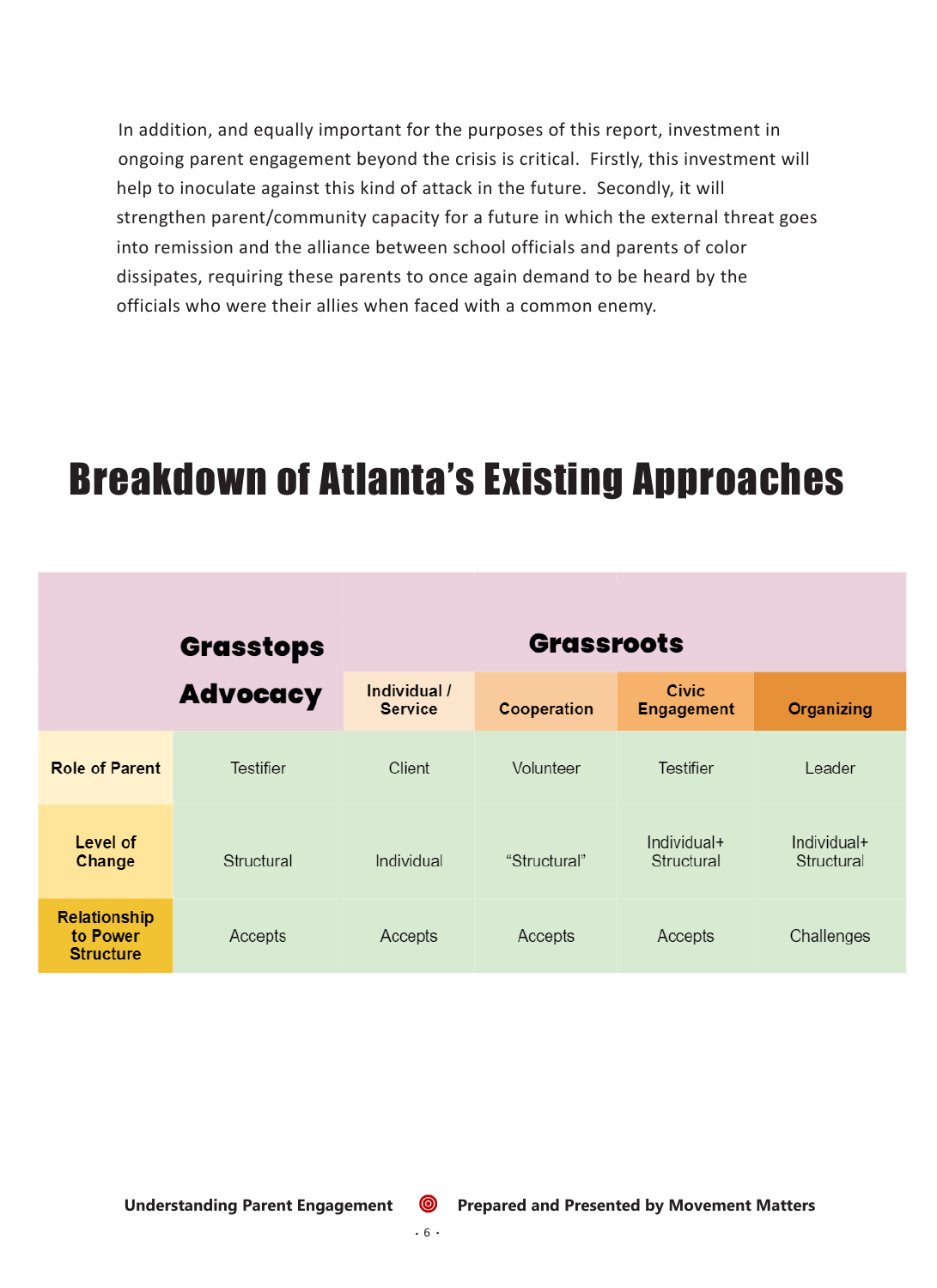## Grasstops and Grassroots

For the purposes of this report, we define *grasstops* organizations as those that engage in systems change and policy reform from an advocacy perspective. They are one step removed from those directly impacted by an issue. These community members may have the ability to give input to grasstops organizations and may be called upon to support the organization's agenda, but they do not have formal membership or decision making power within the organization. Paid staff, who may or may not have direct lived experience, make the decisions as to what change goals the organization works toward and how. Grasstops organizations may also offer some opportunities for impacted community members to participate in efforts to make change (e.g. testify at a hearing, accompany staff on a visit to an elected official), but paid staff set the strategy and structure the engagement. These organizations rely primarily on research, policy expertise, and insider relationships to try to impact decisions.

Three of the groups we interviewed could be classified as grasstops organizations.

Grassroots organizations, on the other hand, are those directly connected to those most impacted by the issues. We will discuss in more detail below the different approaches that grassroots organizations can take and the different roles that impacted communities can play within them, but the important distinction between grasstops and grassroots is that grassroots organizations maintain direct and regular contact with impacted communities as a primary function.



Five<sup>2</sup> of the groups we interviewed could be classified as grassroots organizations. For the remainder of this report, we will also refer to grassroots organizations as parent engagement groups.

One of the organizations we interviewed is a government agency, and therefore does not fit into the grassroots-grasstops paradigm. 2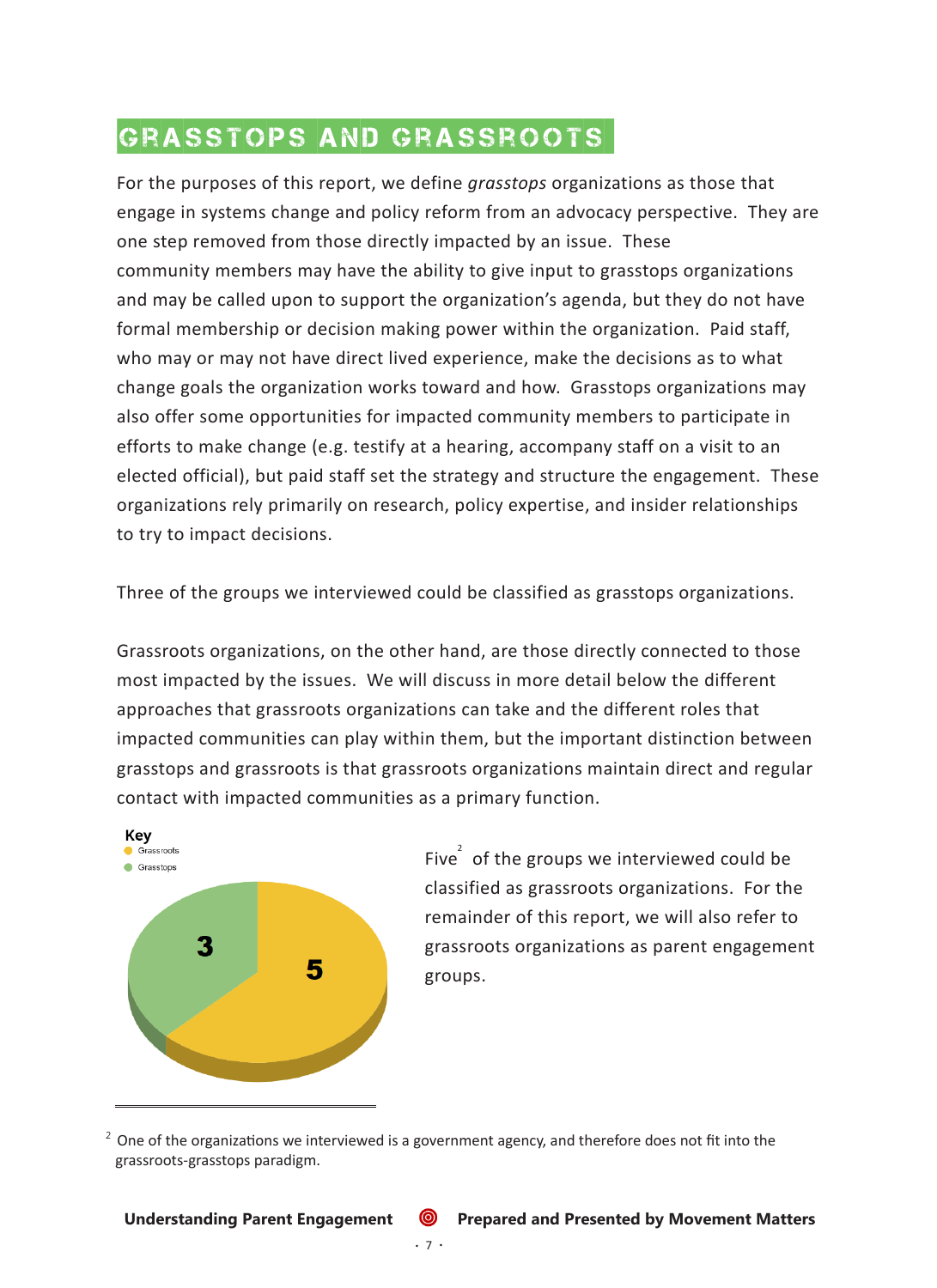# Individual/Service Oriented

## Parent Engagement

Parent engagement with an individual/service orientation indicates groups that work directly with parents to help them build the skills and abilities they need *individually*  to help their child navigate the school system, move themselves/their families out of poverty, etc. In many ways, this approach is similar to traditional case work done at social service nonprofits, with one major distinction - the depth of relationship and connection with parents. In larger, more institutional service nonprofits, parents/ community members are often treated as clients. The volume of services provided minimizes the opportunities for deep and lasting relationships between staff and community members.

The individual/service oriented parent engagement groups that we interviewed spoke of a more personalized way of delivering services and a stronger, more lasting connection between the organization and the parent. In some cases, these groups maintain an alumni network among parents who have moved past the need for the organization's services. This deeper level of engagement, however, also means that the parent engagement organizations often do not reach the scale of more traditional nonprofits.

One of the grassroots organizations we interviewed falls squarely in the individual/service approach. Two others are hybrids that include some level of individual service delivery alongside other parent engagement approaches.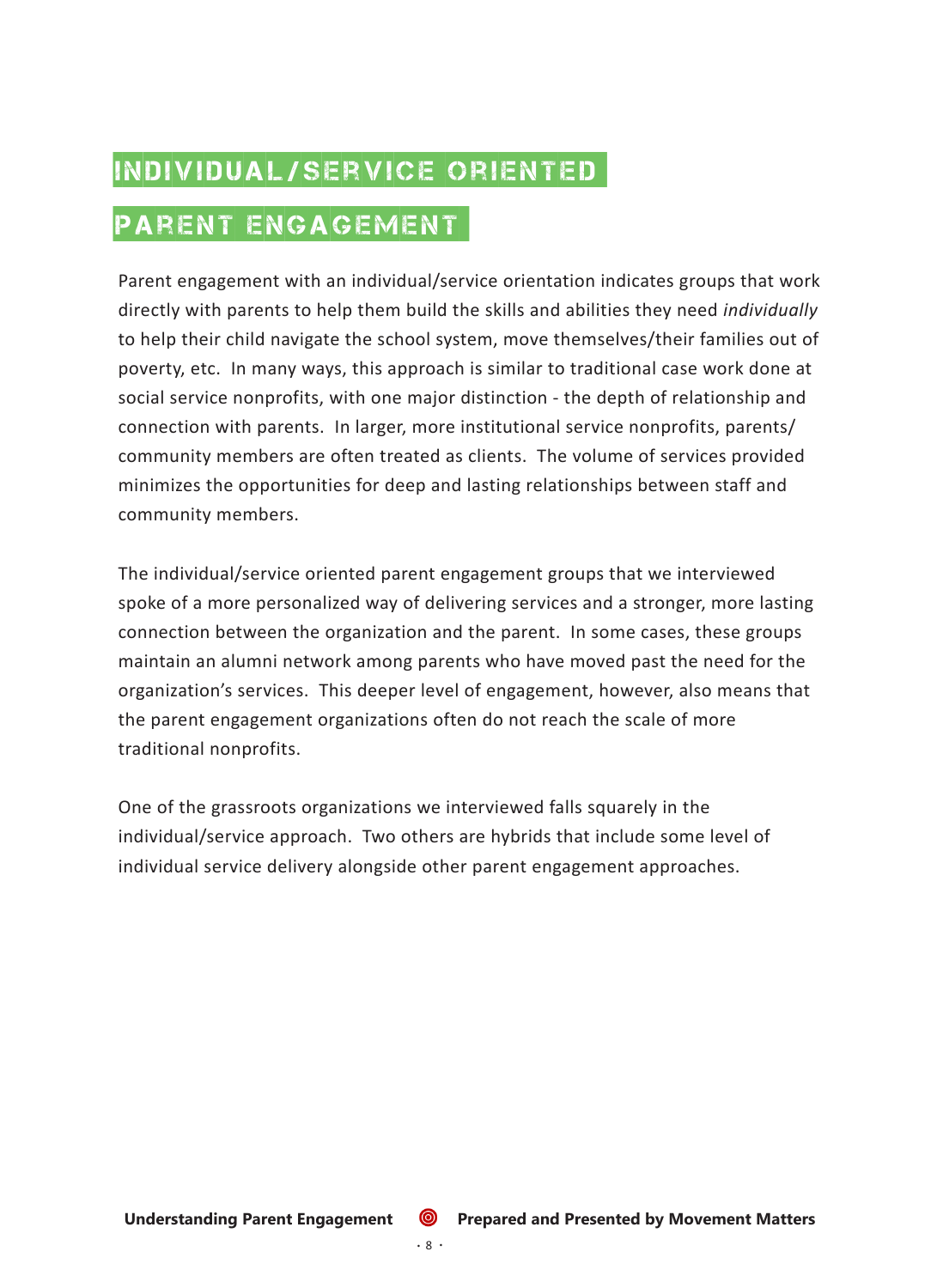# Systems Oriented Parent Engagement

Another approach to parent engagement is to focus on changing systems, as opposed to changing the individual conditions of the parent. Based on the spectrum of work discussed in our interviews, we further break down this systems approach into two categories: cooperation and organizing.



#### Cooperation

Under the cooperation approach, parents are encouraged and given resources to integrate with and support the system as it currently operates. Underlying this approach is an assumption that the existing structure (policies, procedures, power dynamics, etc.) is fine, but that it will produce better outcomes for families if parents are more actively involved in support roles. Within the education system, this is most commonly seen when parents are encouraged to volunteer in the classroom or engage in fundraisers to support school programs.

Two of the groups we interviewed fell, in part, into the cooperation approach to parent engagement. While these groups also engaged in an organizing approach, they leaned more heavily into cooperation.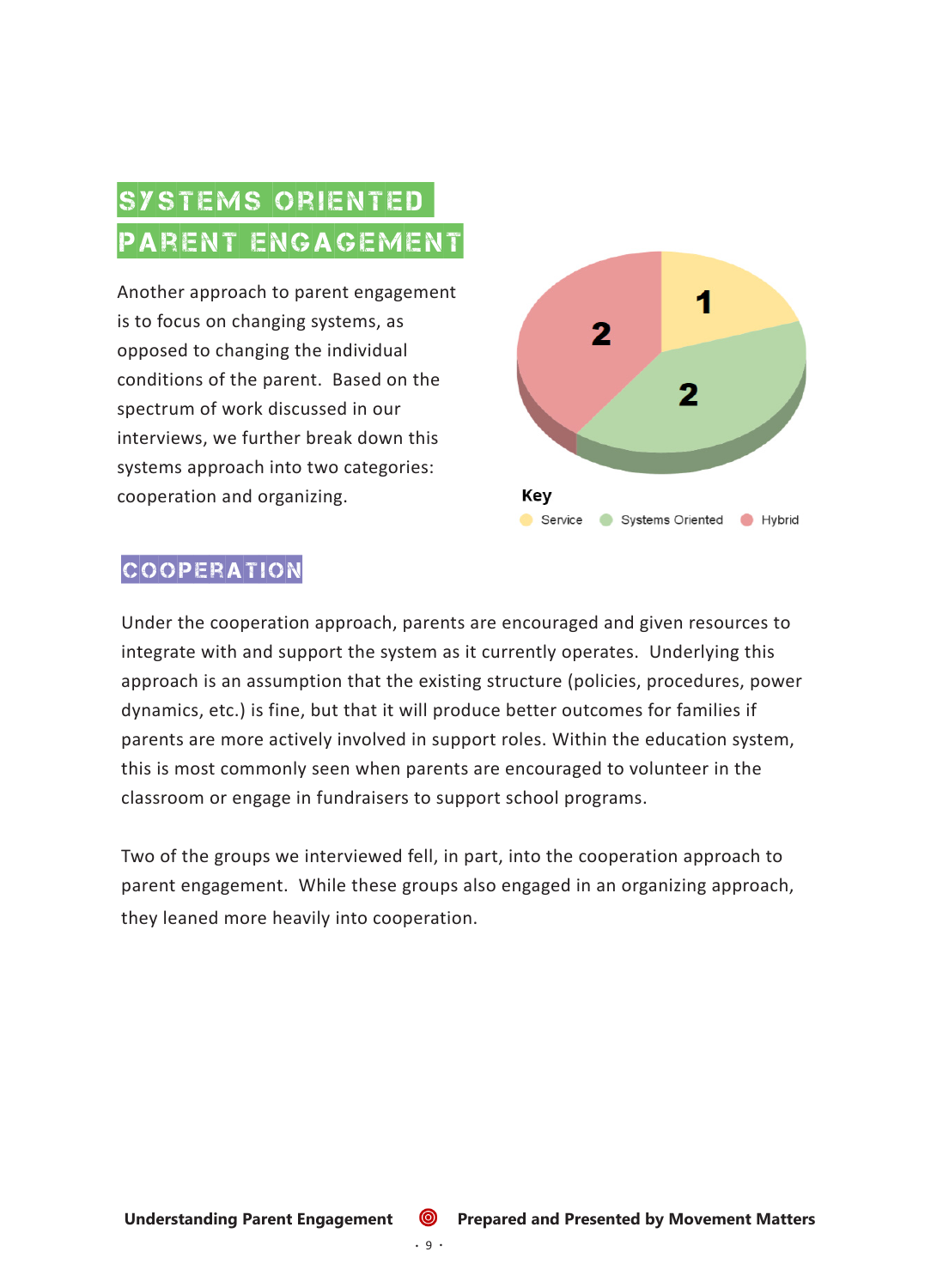#### **ORGANIZING**

In an organizing approach, the knowledge, expertise, leadership, and participation of the parents is centered and becomes the lens through which systems change work happens. As one of the groups most directly impacted by these systems (children/ students being the other), parents are viewed as critical to the process of identifying change goals and developing the strategies through which change happens. As identified below, civic engagement tactics are often a part of a parent organizing approach, but so are "outside" strategies that involve more direct confrontation with those in power. In addition, parent organizing seeks to change the power dynamics themselves, holding decision-makers accountable to parents, and not vice-versa. While the goals of parent organizing are often ostensibly to make an institution do what it is already supposed to do (for example, closing a racial equity gap), an organizing approach rests on parents holding the institution accountable for changing its policies and practices to meet these goals.

This is in contrast to the cooperation approach which assumes that parents becoming more involved in the institution as it currently operates will be enough to meet these goals.



Two of the groups we interviewed engage in parent organizing as part of a hybrid strategy. As noted above, they lean more heavily into cooperation, but do engage in organizing activities as well. Two groups could be considered to operate exclusively in an organizing context. However, one is a student organizing group and therefore does not organize parents directly.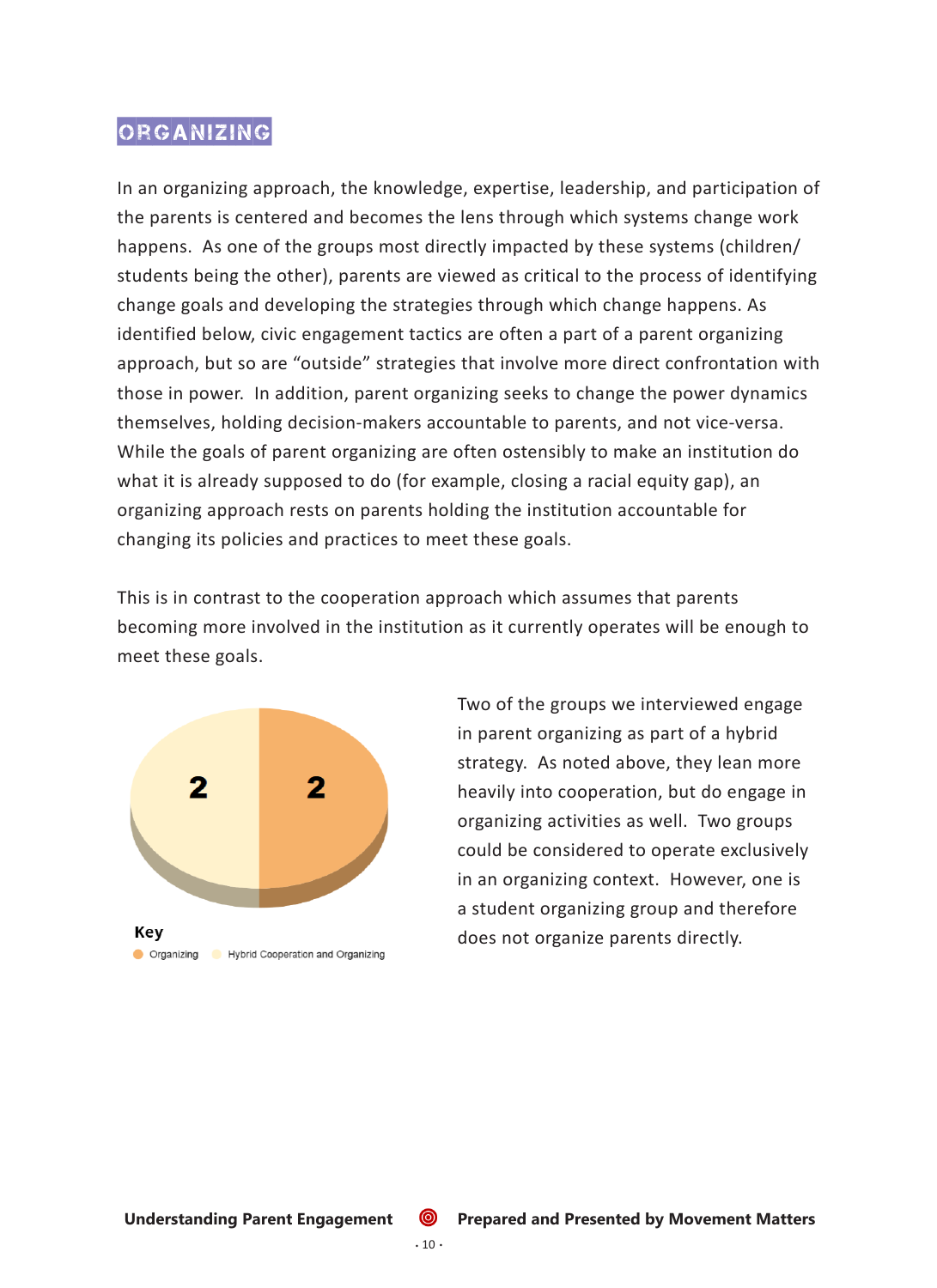# A Note on Civic Engagement

Civic engagement is a process that promotes parent engagement in official, sanctioned mechanisms for parent/community involvement (e.g. testifying at public hearings) assisting in skills development to participate and/or encouraging broader parent participation in these spaces for larger impact.

In a cooperation context, parents may be asked to testify *on behalf* of the school, its budget, or its leadership. The resources for engagement are offered solely within this lens of support. Parents are selected for stories and experiences that validate the institution and its framing of its needs. Parents are selected for stories and experiences that validate the institution and its framing of its needs.

In an organizing context, the stories and experiences shared by parents in civic engagement forums come from a collective process of critical inquiry into how the institution needs to change. Civic engagement is viewed as a "necessary but not sufficient" element of an organizing strategy; sanctioned participation in civic engagement needs to be paired with "outside" pressure if change is going to occur.

Civic engagement can also be an approach in and of itself. Some organizations work towards systemic changes exclusively through participation in "sanctioned" vehicles for public input. The strategy of these groups is to bring community stories, expertise and research, and moral suasion to bear on these public processes in an effort to change policy or practice outcomes. Most grasstops organizations engage in this way. All of the grasstops and most of the grassroots organizations we interviewed utilize some degree of civic engagement in their work.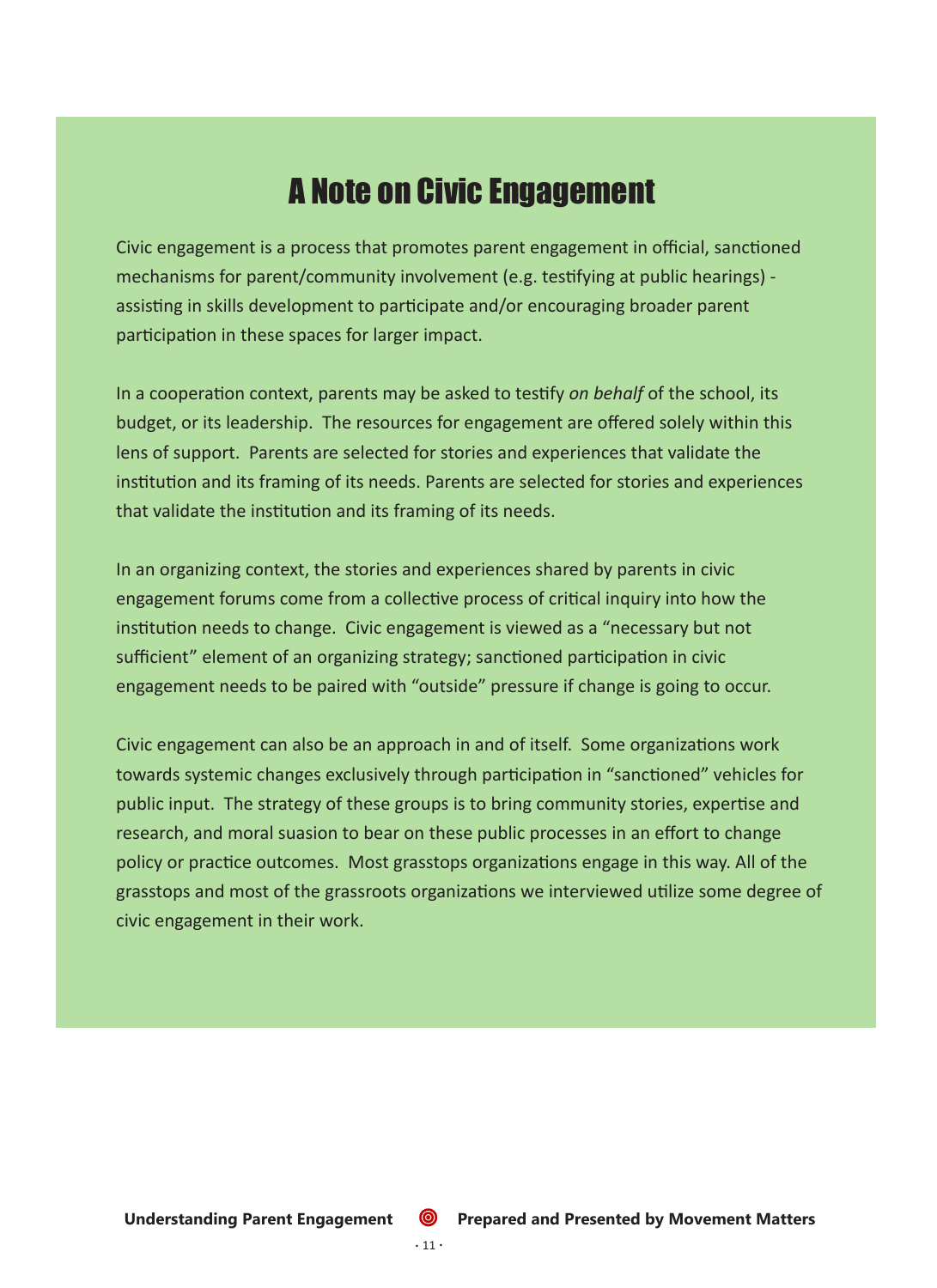# **OBSERVATIONS**

Against the backdrop of this breakdown of approaches are several key observations about Atlanta's parent engagement landscape and the ecosystem that supports it.

#### Grassroots groups less resourced

Likely the most important observation is that grassroots groups are hugely under-resourced; the vast majority of the grassroots groups we interviewed were operating with one paid staff member or less. Additionally, groups that were focused more exclusively on an organizing approach to parent engagement were among the least resourced. So, in summary, there are few grassroots organizations to begin with and those that focus most intentionally on systems change work are lowest on the resource scale.

This is not necessarily a unique phenomenon to Atlanta, many regions have few grassroots organizing groups and those that exist tend to be under-resourced. However, the extent to which this is true in a major metropolitan area, and in a state with key political struggles going on that affect both the state and the country, this deficit is striking and concerning.

This fact is not only meaningful for parents and communities, but also for the grasstops organizations. Grasstops groups, including those we interviewed, often rely on grassroots organizations to mobilize parents/community members in support of regional and state-wide policy initiatives. A weaker grassroots infrastructure, therefore, means weaker grasstops impact.

Again, as noted in the introduction, the far-right is developing a strong infrastructure for turning out parents and community members in support of their agenda. Those concerned with equity, justice, and a basic commitment to our institutions do not have a similar capacity. This impact of this imbalance is epitomized in our interview with one of the grasstops organizations who recognized that Georgia would eventually have "don't say gay" and "anti-CRT" legislation; it was not a question of if but a question of when.<sup>3</sup> While this is not exclusively a result of under-resourced grassroots organizations, a weak grassroots infrastructure sets the stage for this kind of result.

 $3$  This prediction came to pass between the interviews and the writing of this report.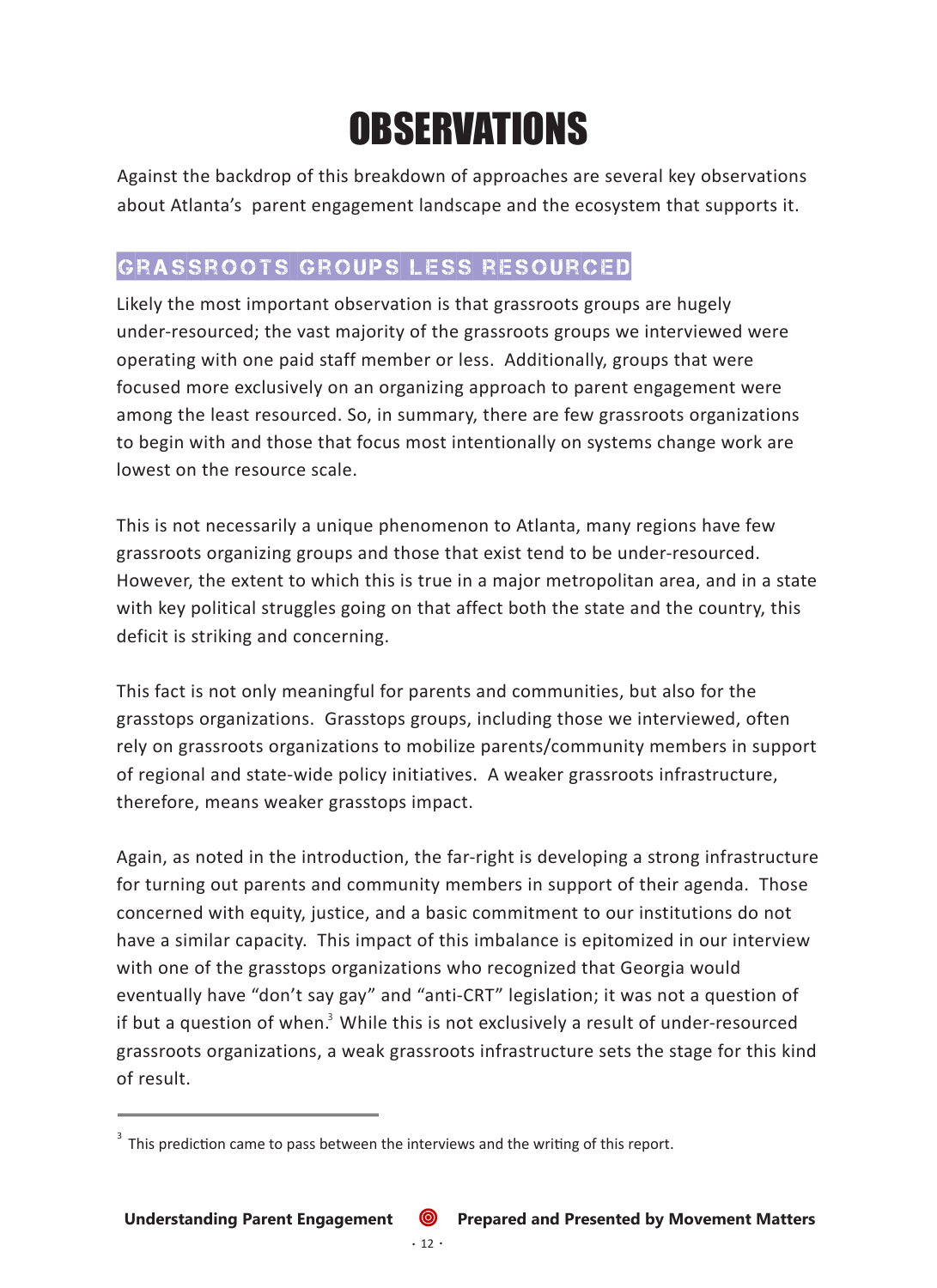#### Few Organizing Groups

Related to the observation above, there are few parent engagement groups that prioritize an organizing approach in Atlanta. As noted in the descriptions, the two groups that incorporate organizing as part of a hybrid strategy lean more heavily towards cooperation. Organizing is part of their overall philosophy, but not a well developed part of their organizational capacity. It is much easier, in many ways, to engage parents along a cooperation approach. It engenders less conflict with institutional officials, it requires less intense engagement with parents, and is often more easily understood by parents.

It is again important to note that of the two groups that engage primarily from an organizing perspective, one of them is a student organizing group. That means we were only able to connect with one grassroots organization in Atlanta that is exclusively organizing parents for systems change, and this organization operates on a neighborhood, not city-wide, basis.

#### An emerging foundation for Cross-cultural work

groups in their efforts. Moreso, several groups mentioned working in collaboration  $_3$ Most of the groups we interviewed tend to work in a mono-cultural context, usually with exclusively Black or Latine communities. However, two of the groups mentioned integrating parents from different racial, cultural, and even language with other organizations that primarily engage parents from a different cultural background.

This cross-cultural work seemed to be recognized as necessary and desired among those we interviewed. However, it still feels like an emerging approach without deep capacity at the individual organizational or collaborative level. While many communities of color are disproportionately negatively impacted by disparities in the system, these impacts can be felt and understood differently. Pitting one community against another is a time tested tactic of those in power to undermine organizing efforts. As organizations dive deeper into parent engagement work, it will become important to have clear understanding and skills as to how to strengthen ties among communities for a common equity agenda.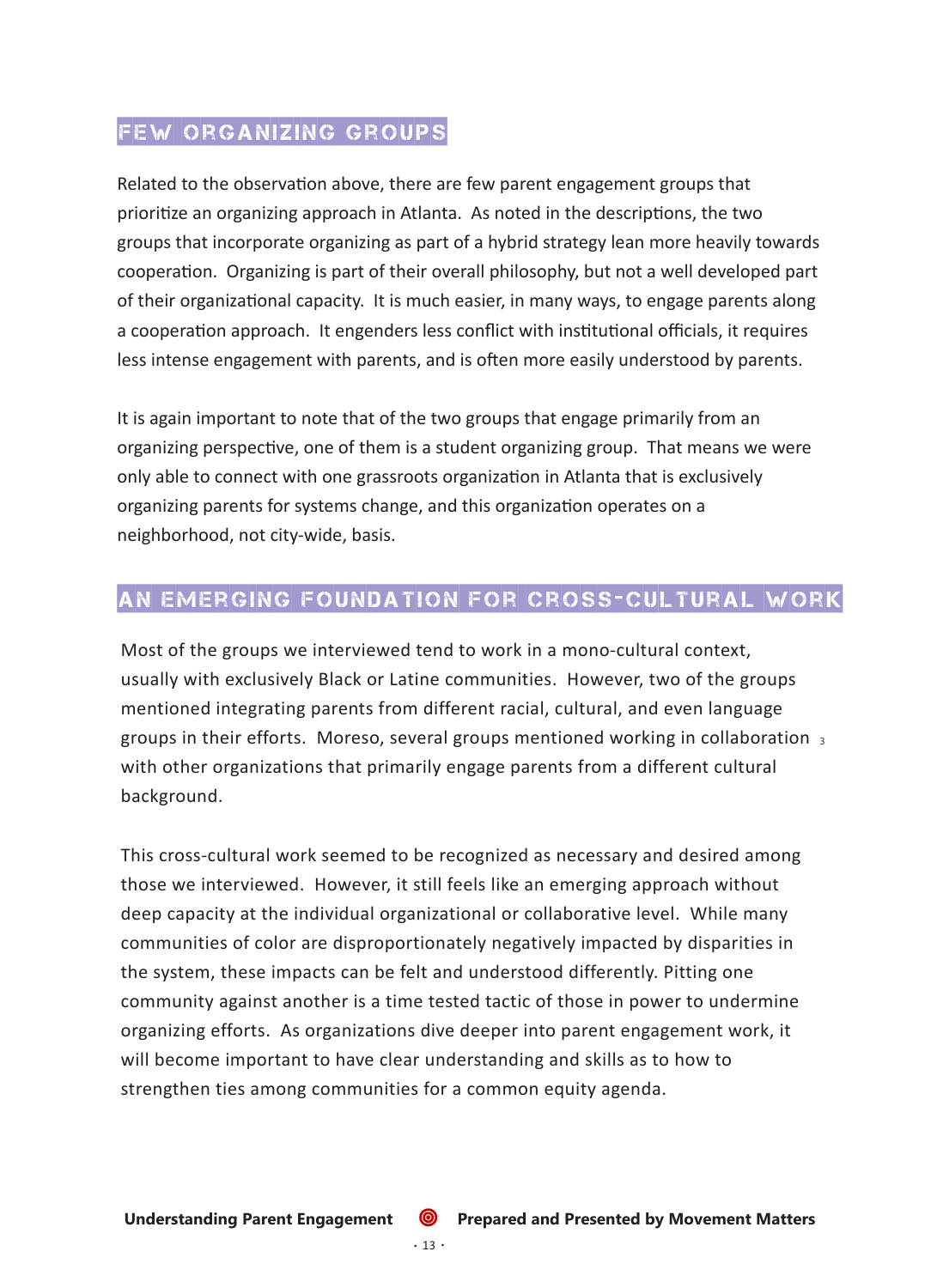#### Intersection with gentrification

Another dynamic that emerged from our interviews was the impact that changing neighborhood conditions have on grassroots parent engagement work of all types. Several organizations mentioned the impact of gentrification in either displacing parents from their communities and community based organizations or in creating stressors that decrease parents' ability and likelihood to get engaged. Gentrification is a complicated issue and very hard to combat without tremendous resources and policy shifts. It is likely beyond the scope of an emerging parent engagement sector. However, it is an important part of the environment and will likely impact the resources and strategies grassroots groups need to engage parents.

# RECOMMENDATIONS

Based on our interviews, conversations with the United Way, and our own assessment of the landscape, there is a desire for deeper parent engagement work in the Atlanta area, particularly work that moves into the civic engagement and organizing approaches. The following recommendations are ways that the philanthropic and nonprofit community could foster such growth.

## RECOMMENDATION 1 : Provide more support to groups already doing grassroots civic engagement and organizing

This recommendation is pretty straightforward and may seem obvious. However, it does have some nuance.

#### INCREASE FUNDING

As noted above, the majority of grassroots groups, particularly those engaged more in the systemic change arena, are among the least resourced. They have little to no paid staff and little budget to invest in other organizational resources, including the increased privacy and security needed as a result of the current actions of far-right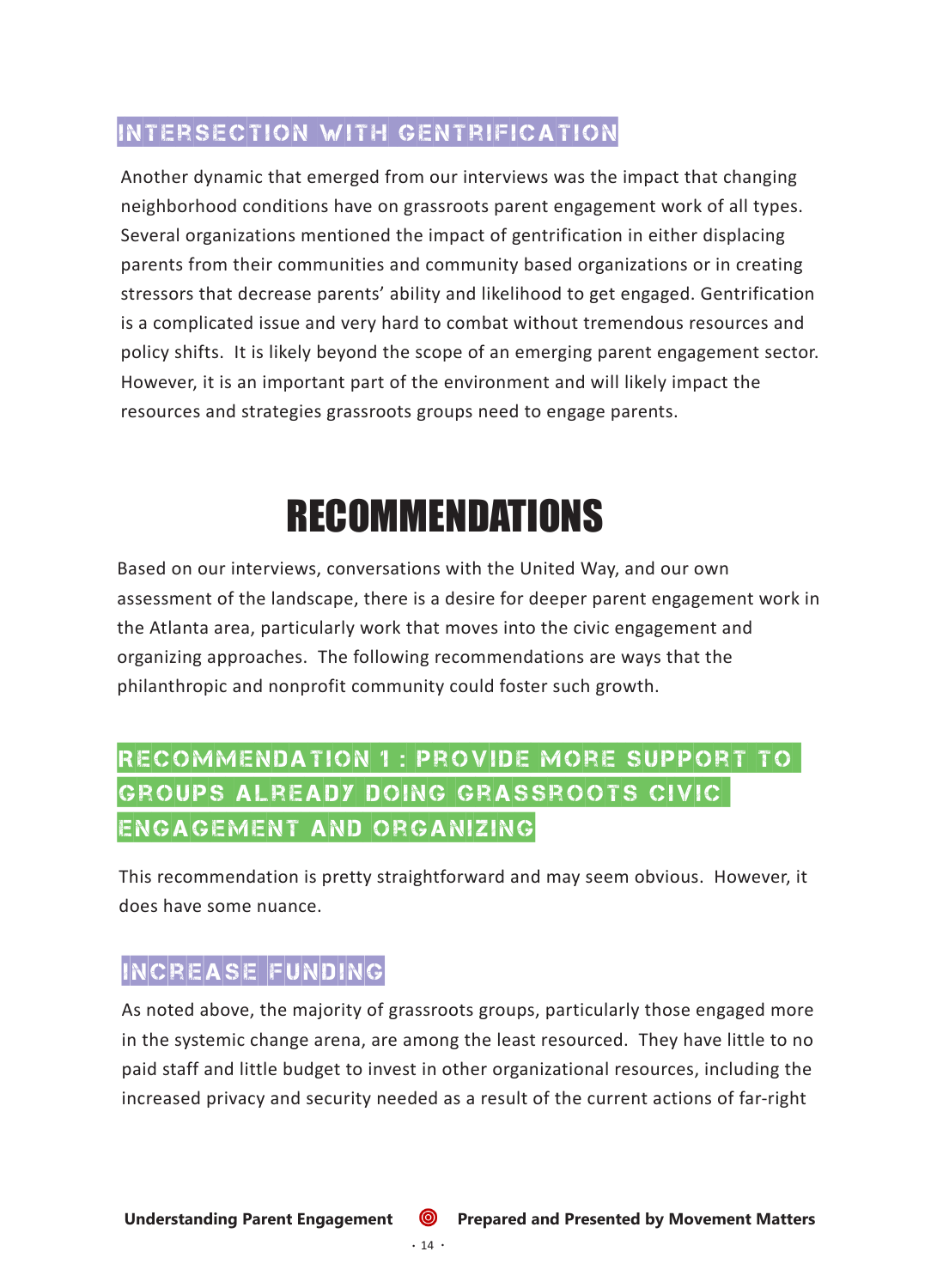institutions and individuals. Increasing the funding that these groups receive will allow them to bring on new staff, invest in technology and data management, and otherwise strengthen their existing capacity. Being clear that this increased funding is for systems change work, and not institutionalizing service work, is also necessary for this funding to have the desired impact on the sector.

It is also important to note that some of the groups we interviewed identified the need for funding to come from non-governmental and non-ideological sources. Groups receiving government or school funding are often limited in both what they advocate for and how they can advocate for it. In addition, some groups in the parent engagement arena are funded by institutions that have an explicit political agenda (e.g. the expansion of charter schools); funding can be explicitly or implicitly tied to creating parent engagement in favor of their political agenda. Therefore, "neutral" and independent funding for parent engagement becomes even more critical.

# A Note for Funders

Funding systems oriented engagement requires *philanthropic* courage. Some of the groups we interviewed noted that funders are often hesitant to support groups that are "too edgy". Funders need to understand that parent organizing means confronting power. It is not always polite or pretty. A true commitment to parent power requires backing parent voice, especially when it runs up against institutionalized power.

This support goes beyond dollars. Philanthropic organizations often have reputation and political heft. Speaking out on behalf of parent-led agendas, and on behalf of parents challenging power, can be radical steps for philanthropic organizations to take.

This type of support requires a knowledge and culture shift for many philanthropic organizations. It requires putting resources and reputation behind parents, instead of behind the existing power structures. Given that many philanthropic organizations have more natural ties and relationships to these power structures, this shift can be difficult. But to foster change that is genuinely led by those most impacted, this shift is necessary.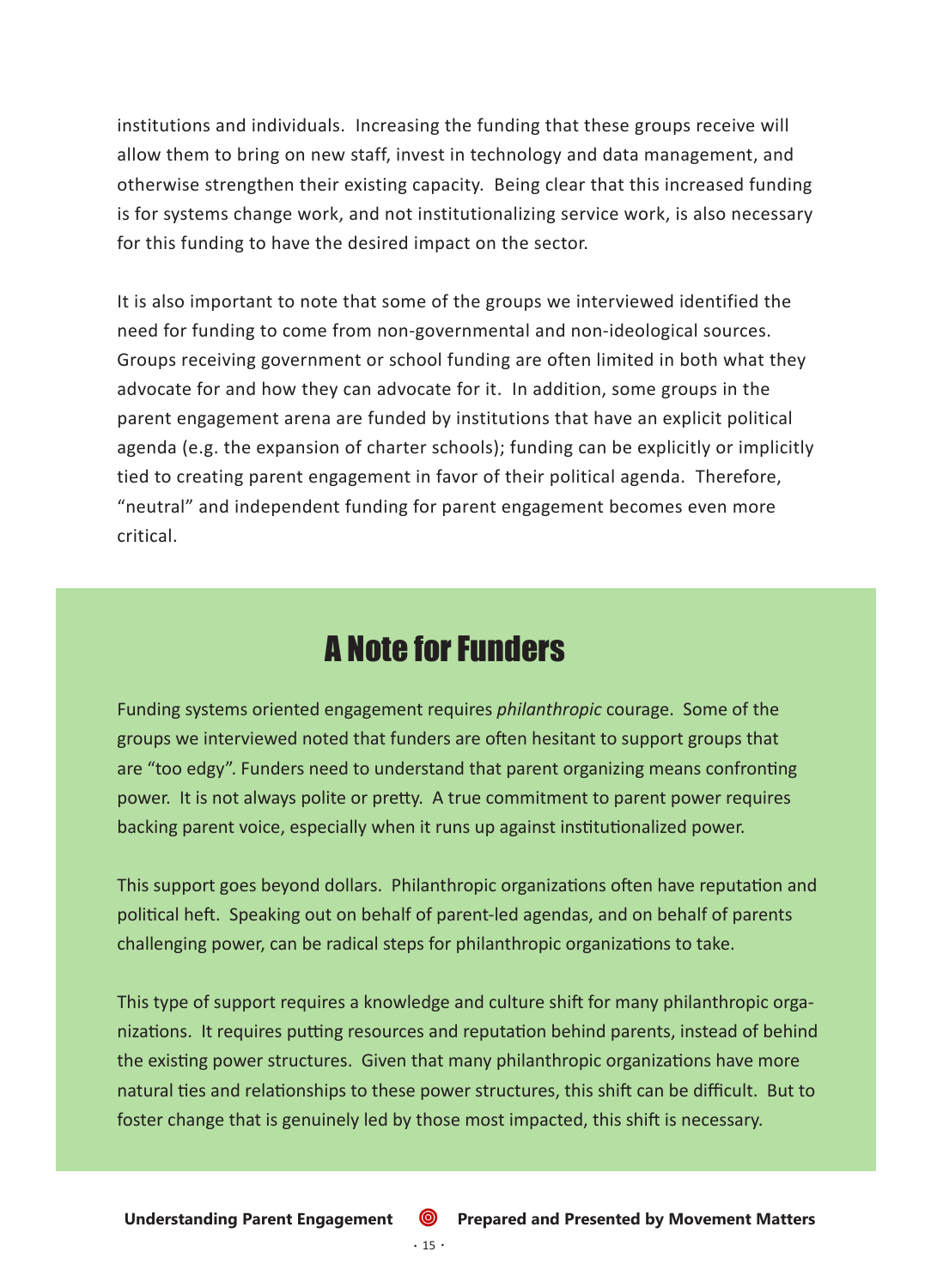#### CAPACITY SUPPORT

In addition to increasing the financial resources that organizations need to do their work, many groups we interviewed identified the need for increased knowledge, training, and other capacity support. The following are some areas that surfaced explicitly in our conversations, as well as some that the Movement Matters team added based on our assessment of what we heard from grassroots organizations.

#### A more nuanced understanding of power

Many of the groups did not have a clearly articulated vision of how power is held within existing systems, nor what it takes for communities to build power to change these systems. Deeper training and support in building this understanding could help groups develop more targeted strategies for their parent engagement work.

#### Better systems for base building and membership engagement

In addition to not having the needed staff to truly build a constituency, many of the grassroots groups we interviewed also did not have a clear sense of the approaches and systems needed to build membership and member engagement. Providing models and accompaniment in the implementation of these models would create much deeper opportunities for parent leadership within grassroots work.

#### Strengthening security and protection

As noted above, the political climate for parent engagement is particularly dangerous right now. Many groups mentioned the need for increased support in protecting their members from external attacks. Connecting groups with legal support to plan for and respond to direct attacks on the organization and its members would be a critical resource. In addition, groups would benefit from increased learning and systems development that protects their online security and privacy.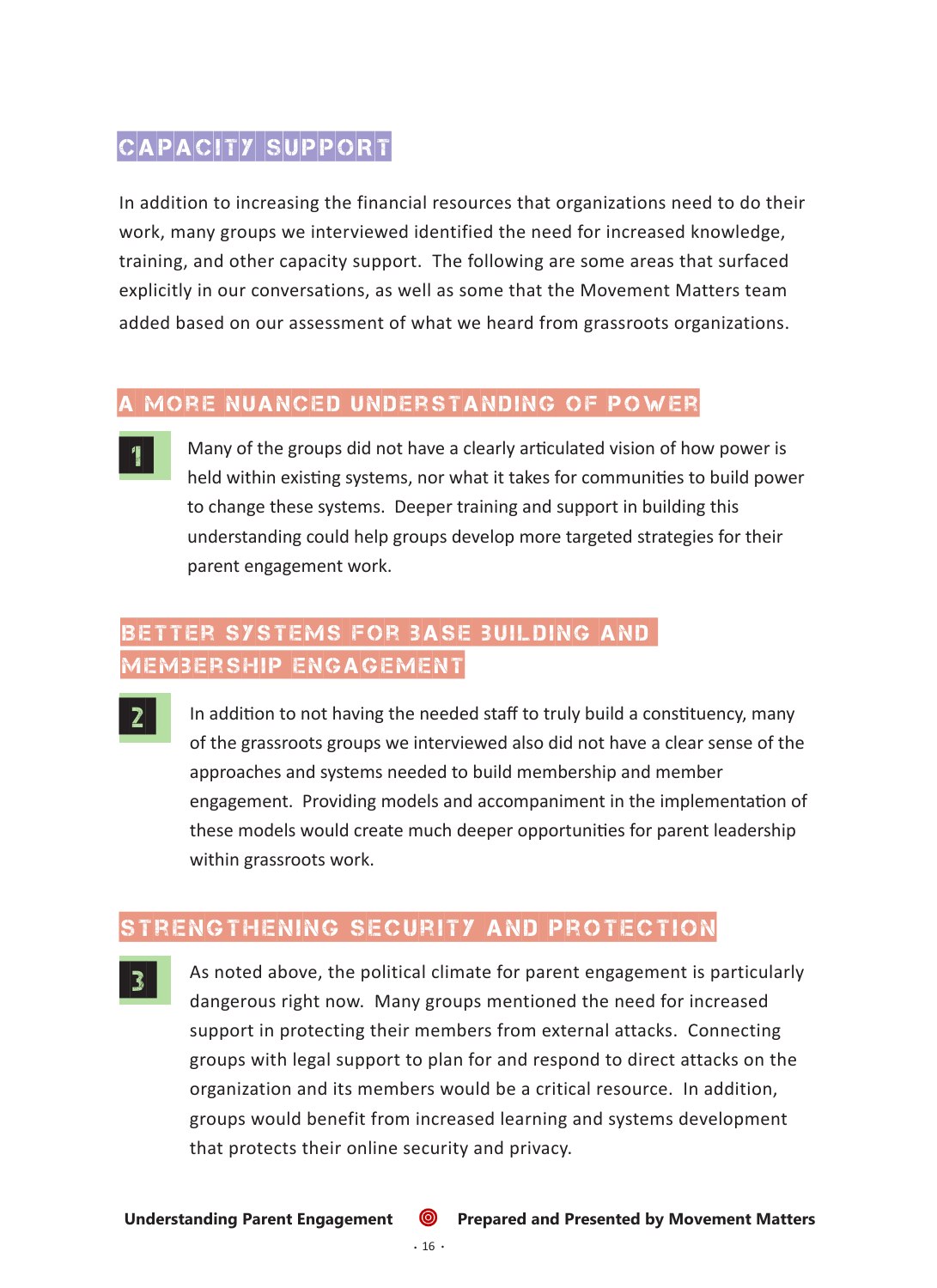### RECOMMENDATION 2 : Facilitate shifts along the spectrum of engagement

Another way to transform the parent engagement ecosystem would be to provide targeted training and accompaniment to help move groups doing individual/service and "cooperation" engagement to incorporate civic engagement and organizing into their body of work. The deep relationships that these organizations hold with parents make this sort of transition a potentially powerful effort. This type of transformation requires three active components.

#### KNOWLEDGE SHIFT

In order for groups to change their approach, they need clarity on what the new approach would entail and its relationship to the work the groups are already doing. While some organizations practicing a hybrid approach understand these differences, sponsoring training and ongoing learning tables could nest this knowledge within key leadership of organizations practicing individual/service and cooperation approaches. This knowledge is a critical foundation for organizational transformation. Embedding this knowledge in an ongoing process (e.g. a learning community) allows groups to also experiment with new approaches and have a supportive community in which they can process their implementation.

#### CULTURAL SHIFT

1

 2 Understanding the difference between approaches and what each requires is an obvious starting point for incorporating new ways of doing parent engagement. However, equally important is a culture shift within the organization. Deeper parent engagement requires reconceiving our assumptions about what parents can do, getting comfortable with balancing power between organizational staff and parent members, and reorienting our relationship to the external power structure. Creating space for explicit conversations about these culture shifts is another critical step in shifting organizational approaches.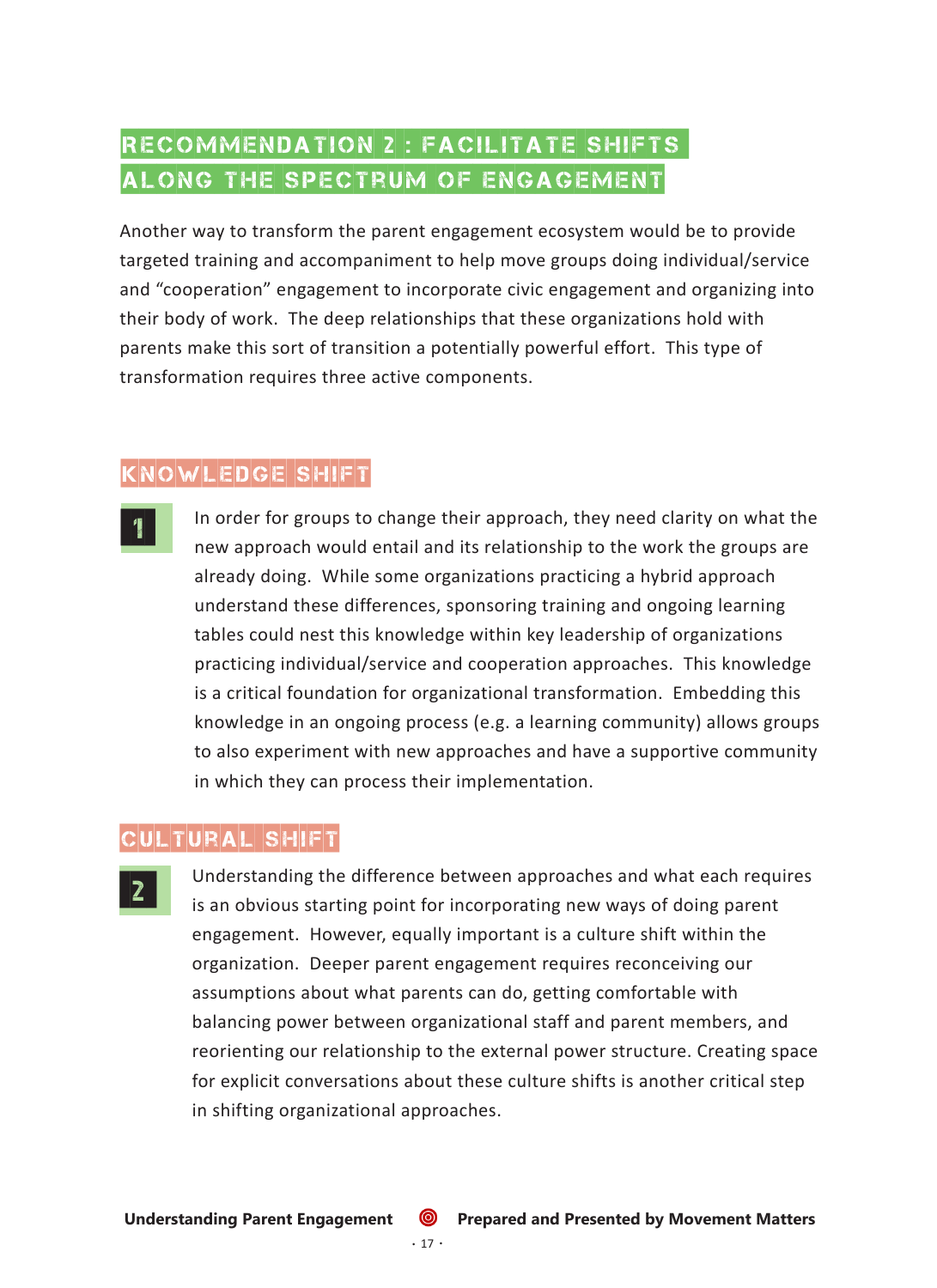#### Resource development

Obviously, organizations will find that they need new resources as they shift and incorporate new approaches. Expecting organizations to change without providing them the resources to do so is a recipe for failure. These resources can range from the funding to hire new staff members to paying for the time existing organizational staff and parent volunteers will spend in trainings and learning cohorts. 3

## Organizational Transformation: A Hypothetical Example

One of the groups we interviewed discussed that many of the Black parents they were connected with were not sending their children back to in-person learning. The break from the norm forced by the pandemic helped these parents to recognize the detrimental impact that racial disparities in discipline and learning opportunities were having on their children. When faced with the prospect of returning their children to these institutions, many parents opted out, either taking advantage of virtual learning when offered or moving to a home school approach.

The organization that brought this to our attention was a grasstops organization that did not do direct parent engagement, but provided some opportunity for parents to participate in civic engagement. As a result, this information from a relatively small group of Black parents became simply another data point or anecdote to share in efforts to improve school performance.

However, if this same trend had been noted by a parent organizing group, it could have become the catalyst for deeper work. Organizational staff could have pulled together larger meetings of parents to discuss these kinds of challenges with sending their children back to in-person learning. These types of meetings could have then transformed this parental decision from an individual one to a collective one.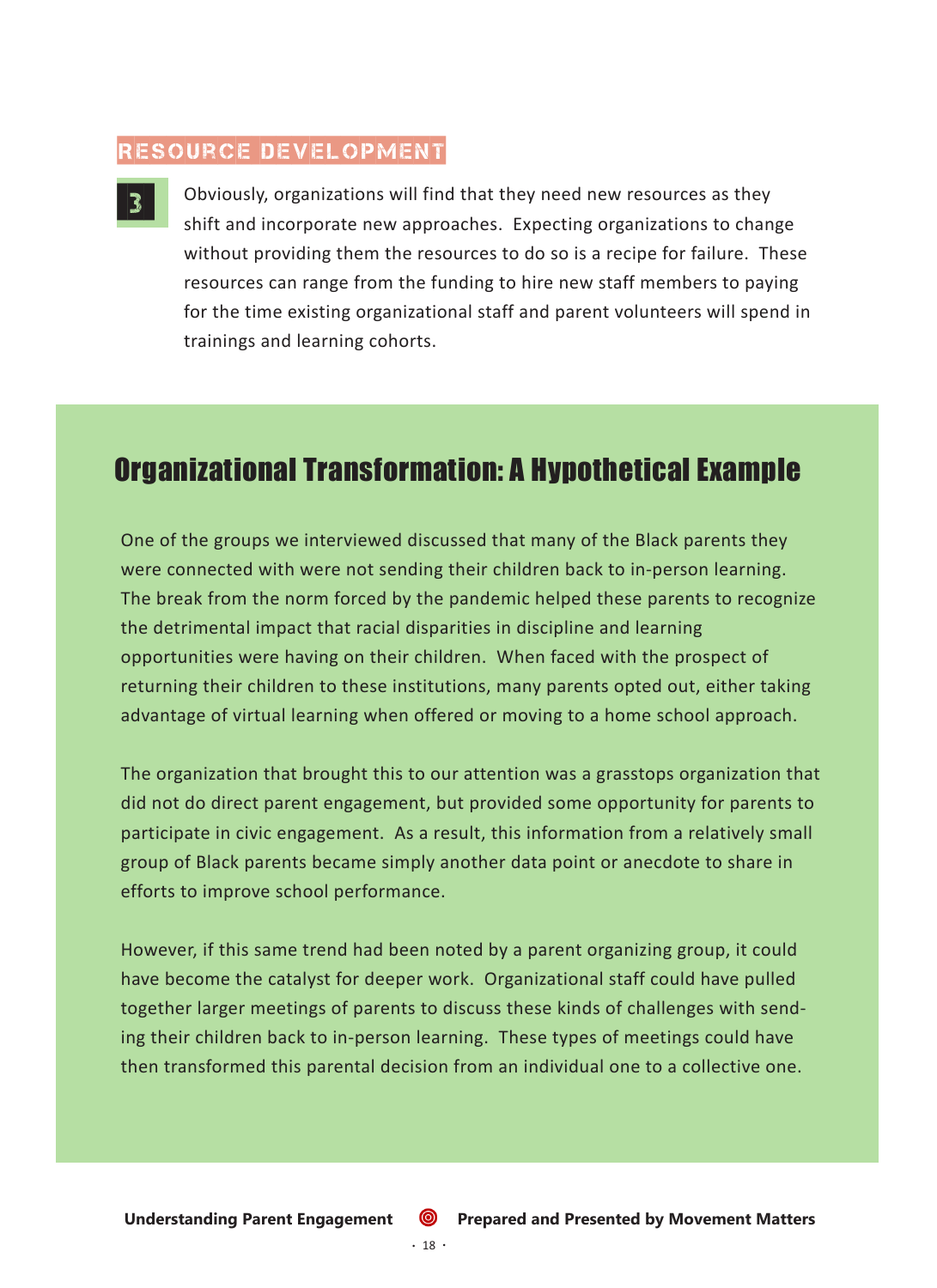One potential mid-term outcome could have been a parent-led platform for school policies and practices designed to make schools actually support the healthy development of Black children and other children of color (which in turn would support the healthy development of white children living in multi-racial spaces). On a longer-term basis, parents could have developed a campaign to hold school officials accountable for implementing this agenda.

If parents were not interested in transforming the schools, the same parent organizing process could have helped them build collective infrastructure for educating their children. These same parents could have created a homeschooling collective or even built up toward the establishment of an independent school.

Regardless of the outcome, a parent organizing approach could have taken these anecdotes from parents and turned them into a collective opportunity for action based on the lived experience of those impacted by the school system.

### RECOMMENDATION 3: Support connective tissue between grasstops and grassroots

In many ways, the parent engagement, systems change, and racial justice arena functions as an ecosystem. Within this context, strengthening the inter-connectivity between grasstops and grassroots groups can be an effective way to build system-wide parent engagement. This process doesn't require either group to change their core approach, but rather necessitates resourcing the potential sites of collaboration and connection. Some of the key elements of strengthening this collaborative ecosystem involve:

#### Helping groups understand roles and connections

It was clear from our interviews that grasstops organizations often rely on grassroots groups to provide parent voice to (occasionally) inform their policy solutions and to (more often) provide community support for those solutions. Similarly, grassroots organizations often look to grasstops groups for information, data, and research to help support demands emanating from parent engagement processes. Helping groups better understand how to coordinate these kinds of 1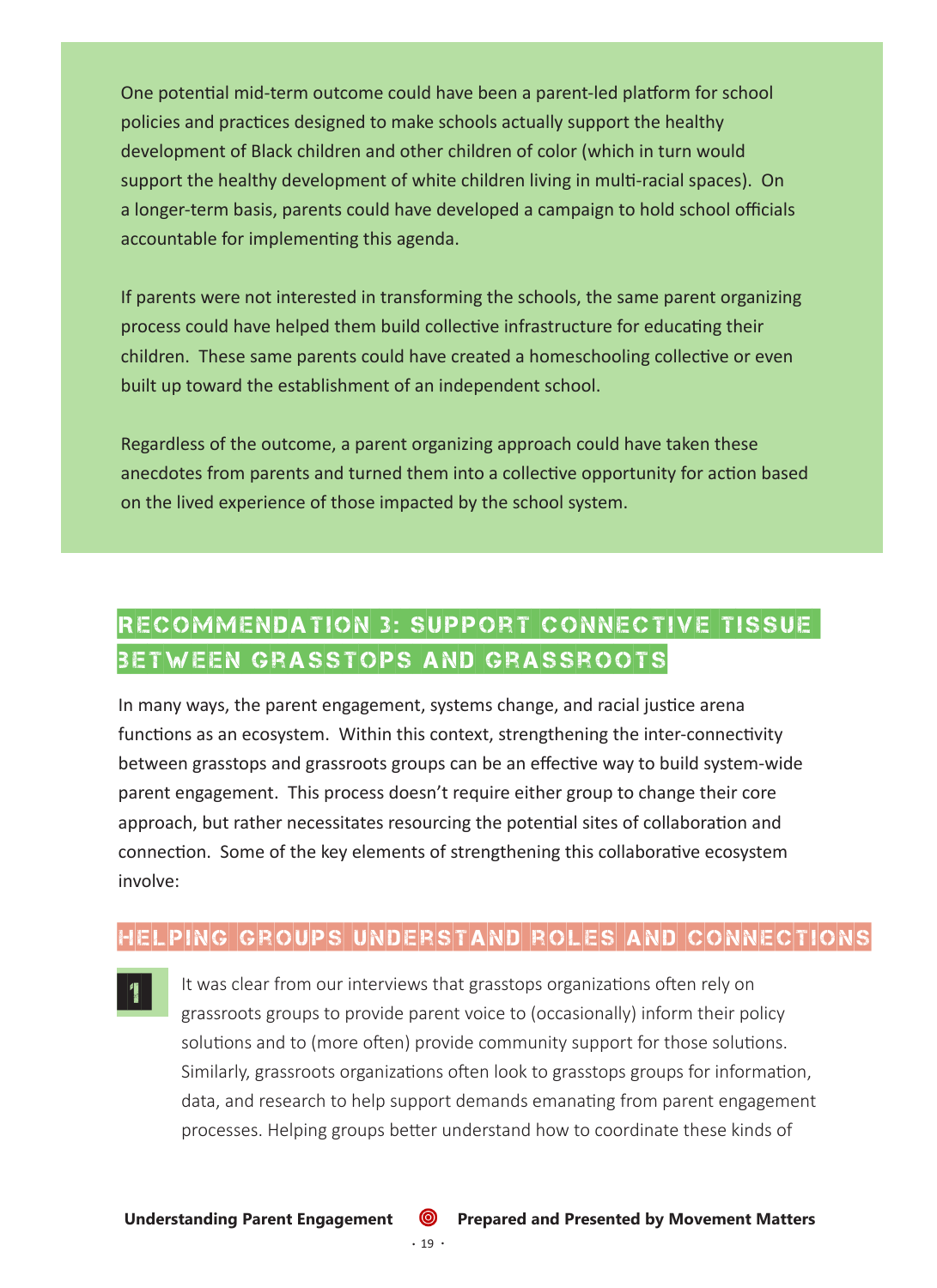of roles can strengthen a parent engagement infrastructure while allowing groups to focus on their unique contributions.

While seemingly simple in theory, organizational coordination does take designated work to successfully implement. Learning cohorts, facilitated conversations, case studies, and other mechanisms can help groups understand how to better coordinate these roles. In addition, managing effective organizational coordination takes resources. Staff time on both sides is necessary to build the needed places and spaces for policy work to be informed by parents and vice versa.

Along with this increased knowledge, some culture shift is also necessary. Grasstops organizations, if they are to be in deeper relationship with grassroots groups, often need to learn to defer to the expertise and perspectives of parent leaders. Also, basic logistics like meeting times and expectations need to be rethought if parent engagement is at the center of the process. And grassroots groups also need to better understand the value of the policy perspective often brought by grasstops groups.

#### FUNDING CONNECTIVITY

**2** As noted above, the first step in building a more robust parent engagement ecosystem is helping groups understand how and why they could strengthen their work together. The next step is to actually resource the things they need to make this happen. These resources sometimes look like funding staff to anchor the inter-group spaces; nesting people within organizations whose role is to think about how to better connect and coordinate organizations with similar systems change goals but different approaches to meeting these goals. Other options include funding convenings that bring grasstops and grassroots groups together on a regular basis to learn, vision, and most importantly, build relationships. These common spaces often become the bedrock for future work, as much because people know and begin to trust each other as because of organizational alignment. Resourcing convenings can involve hiring skilled facilitators and meeting designers for these spaces, as well as actually providing direct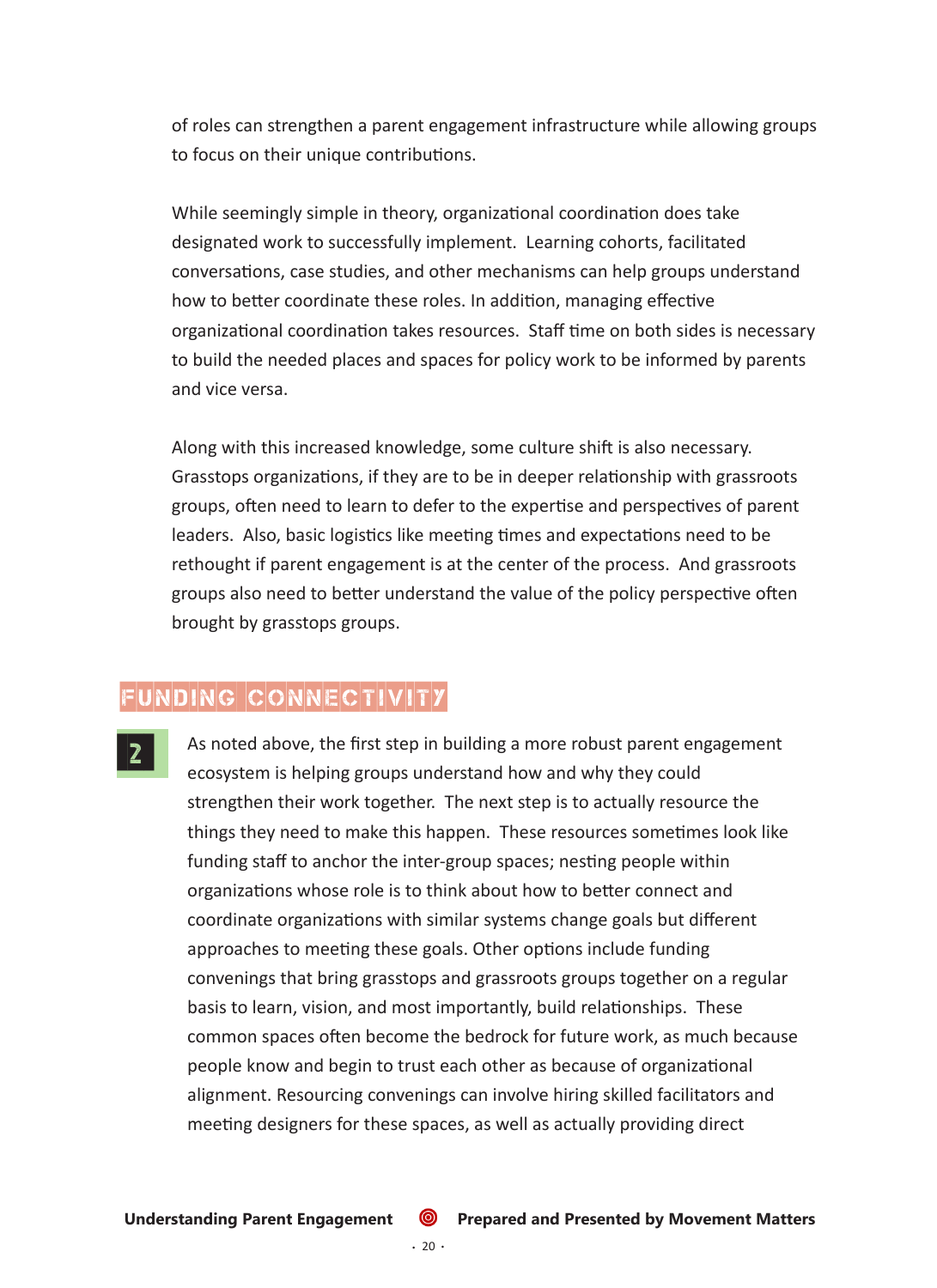financial resources to participating organizations to underwrite their time in participating. This funding may be especially important for under-resourced grassroots organizations who otherwise might not be able to participate.

#### Spotlighting grassroots work

 3 Both grassroots and grasstops organizations that we interviewed recognized that much of their work can go unseen, but that this invisibility especially applies to the work of grassroots groups. Because they are often poorly resourced, these groups do not always have the tools at their disposal to highlight their work through social media, to garner dominant media attention, or to send staff to participate at local, regional, or state tables. As a result, their work and value is often underappreciated in local and statewide coalitions. The ecosystem we are referring to here has a built in bias towards overlooking one of the most critical pieces of its system. Finding ways to raise the profile of grassroots efforts can help correct this bias.

#### HINK STATEWIDE, AND BEYOND THE STATE

 4 As we mentioned earlier, the number of organizations in Atlanta doing parent engagement work, particularly in the systems change arena, is small. While we suspect that this is also the case in other parts of Georgia, some of our interviewees mentioned parent engagement efforts in Cherokee, Clarke, and Cook counties. To the extent that robust or emerging parent engagement work is happening in other parts of the state, the same approaches of convening and highlighting described above could apply on a statewide level. Creating better connections to and knowledge of parent engagement work across the state could strengthen the local work in Atlanta, and vice versa. Along the same lines, there is tremendous and exciting parent engagement and organizing work happening in Boston, Chicago, Mississippi, New York and many other cities and states. Some of the groups we interviewed are already connected to these efforts through national networks and campaigns. Finding ways to resource local groups to connect to other cities/states and national coalitions is another way to increase their capacity and vision.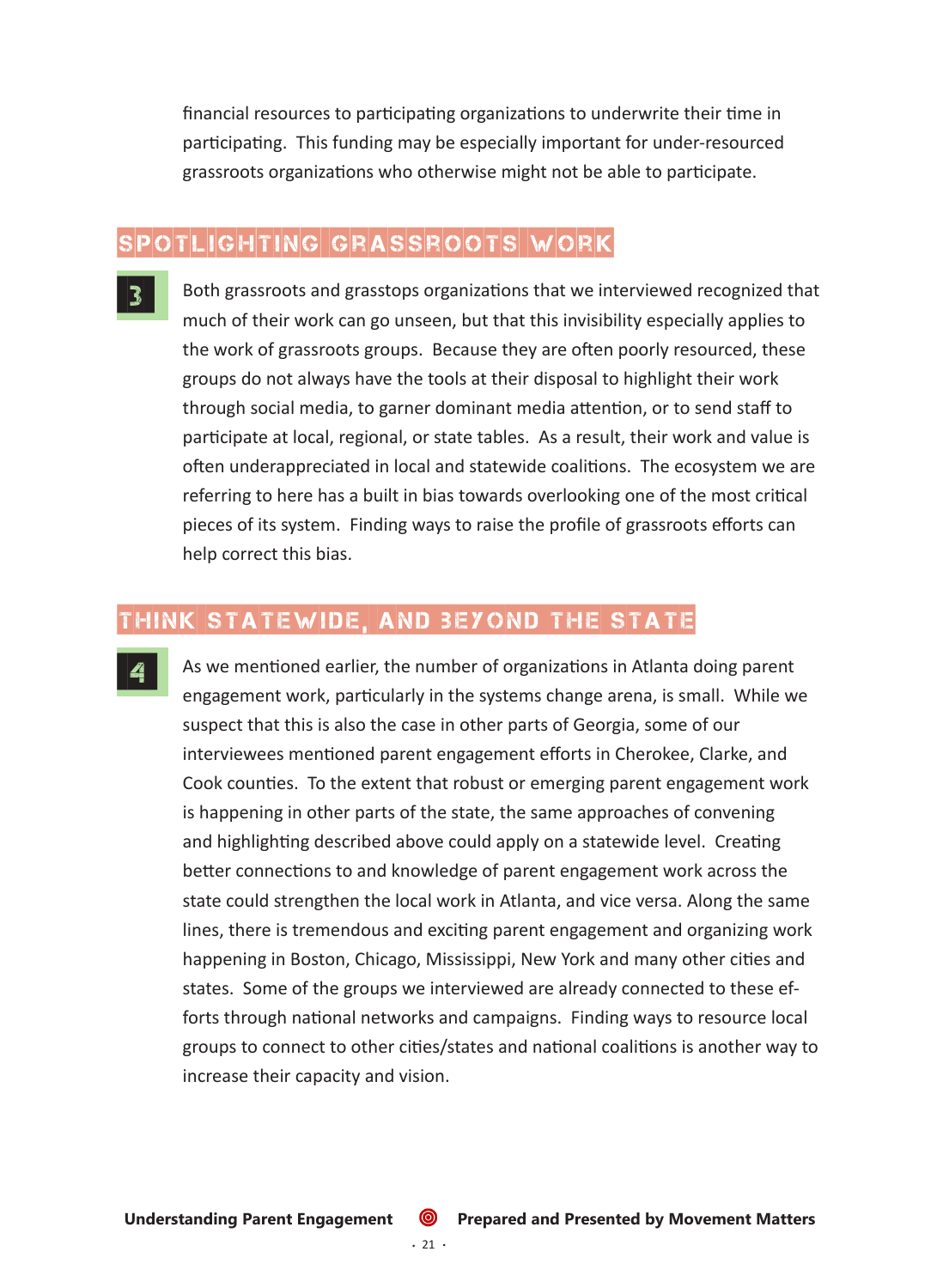### RECOMMENDATION 4: Strengthen cross-cultural solidarity, based on racial equity and justice

Making parent-led systemic change happen is hard work. At multiple levels, the deck is stacked against parents being able to shift the policies and practices of those institutions that impact them and their families. When this work shows the most promise, a deep and broad group of parents is engaged in supporting it.

There are many factors that keep parents separated, especially across race, culture, and class. Anti-Black racism, anti-immigrant xenophobia, and other factors teach parents that the problem is each other and erode the potential for trust building and collective work. Addressing these "isms" and providing support for cross-cultural work is a critical piece of the parent engagement puzzle.

As noted above, the foundation for this work already exists. Organizations and coalitions are already working across racial and cultural divides. Highlighting and resourcing this existing work is critical. As is investing in the capacity for it to spread. This capacity can mean helping monocultural groups of parents better understand the history, culture, and experiences of other groups. It can mean sponsoring learning about the ways that race and class have been used throughout history as a wedge to keep communities apart so that an elite group can maintain power. It can mean helping groups develop a racial equity lens for their systems change work. It can also mean resourcing groups to take initial steps in working together in new ways. Regardless of its form, finding ways to strengthen cross-racial and cross-cultural solidarity is imperative for parent engagement work.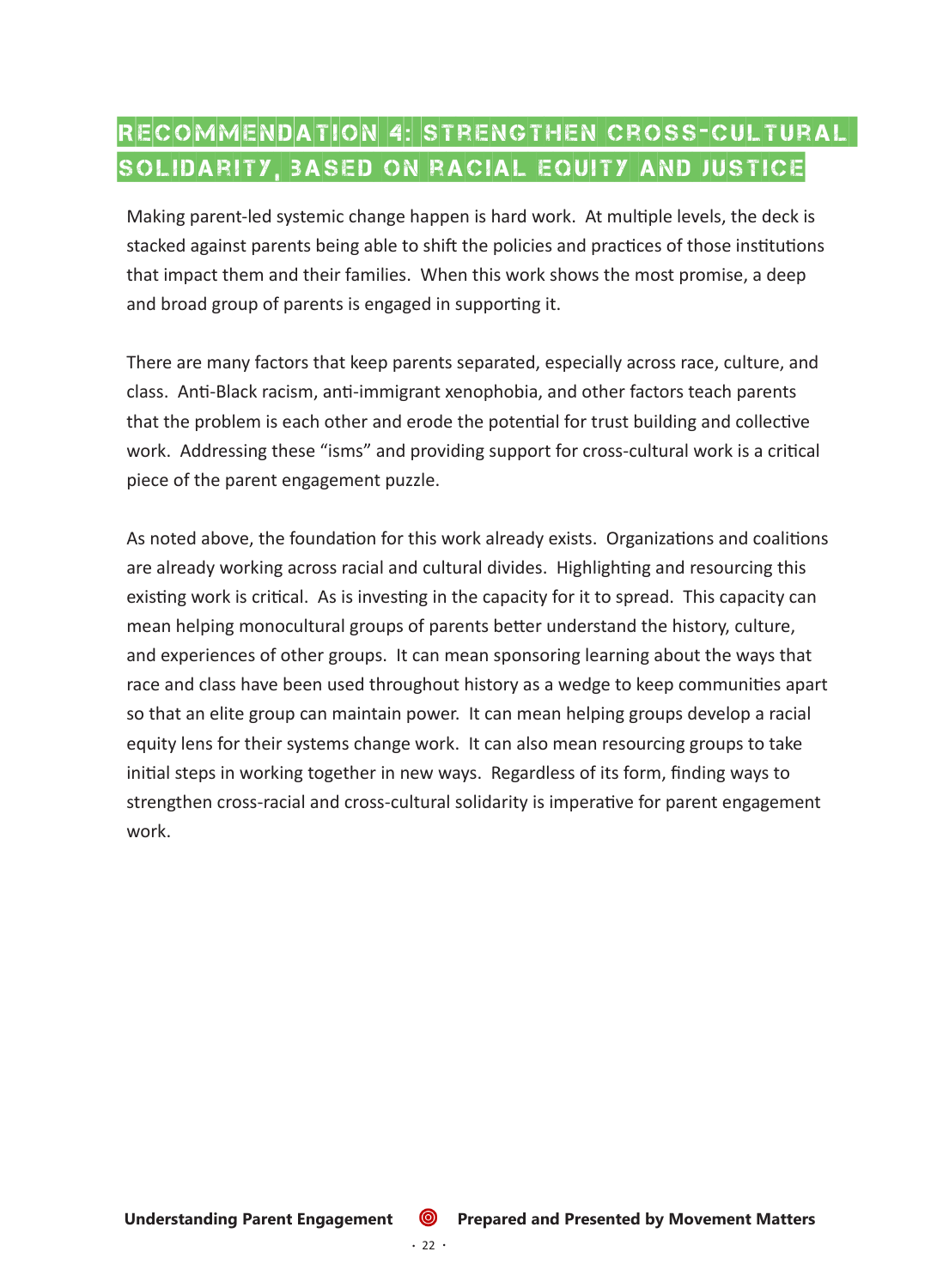# An Example of a Racial Equity Frame

One school system recently engaged parents in a conversation about increasing resources for "high-performing" students (e.g. adding more AP classes). On its face value, this proposed change in policy and practice is race neutral, having the potential to benefit "high-performing" students from all racial backgrounds.

However, a parent engagement strategy based on racial equity and justice would take a deeper look at this type of decision. A racial equity approach would mandate that parents and administrators look at data that breaks down the percentages of students who benefit from "gifted and talented" programs by race. A racial justice perspective would demand a more systemic analysis of childrens' experience throughout their schooling to identify the various interlocking pieces that underlie any racial disparities in the data.

Embedding these frames in a parent engagement process would open up deeper, and likely more difficult, conversations about how to allocate resources within the school system. It would allow for data-driven discussions about how school budgets are poised to increase or alleviate racial discrepancies in student outcomes. As importantly, it would make more explicit an often hidden values-based conversation about which groups of students are prioritized and supported.

Bringing these issues to the surface has as much potential to sow division among parents as it does to unite them behind a common commitment to address the impact of implicit bias and explicit racism within the education system. As noted above, building a sense of cross-cultural and cross-racial solidarity as part of a racial equity and justice approach is critical. By the same token, however, this solidarity work also has to be informed by racial equity and justice.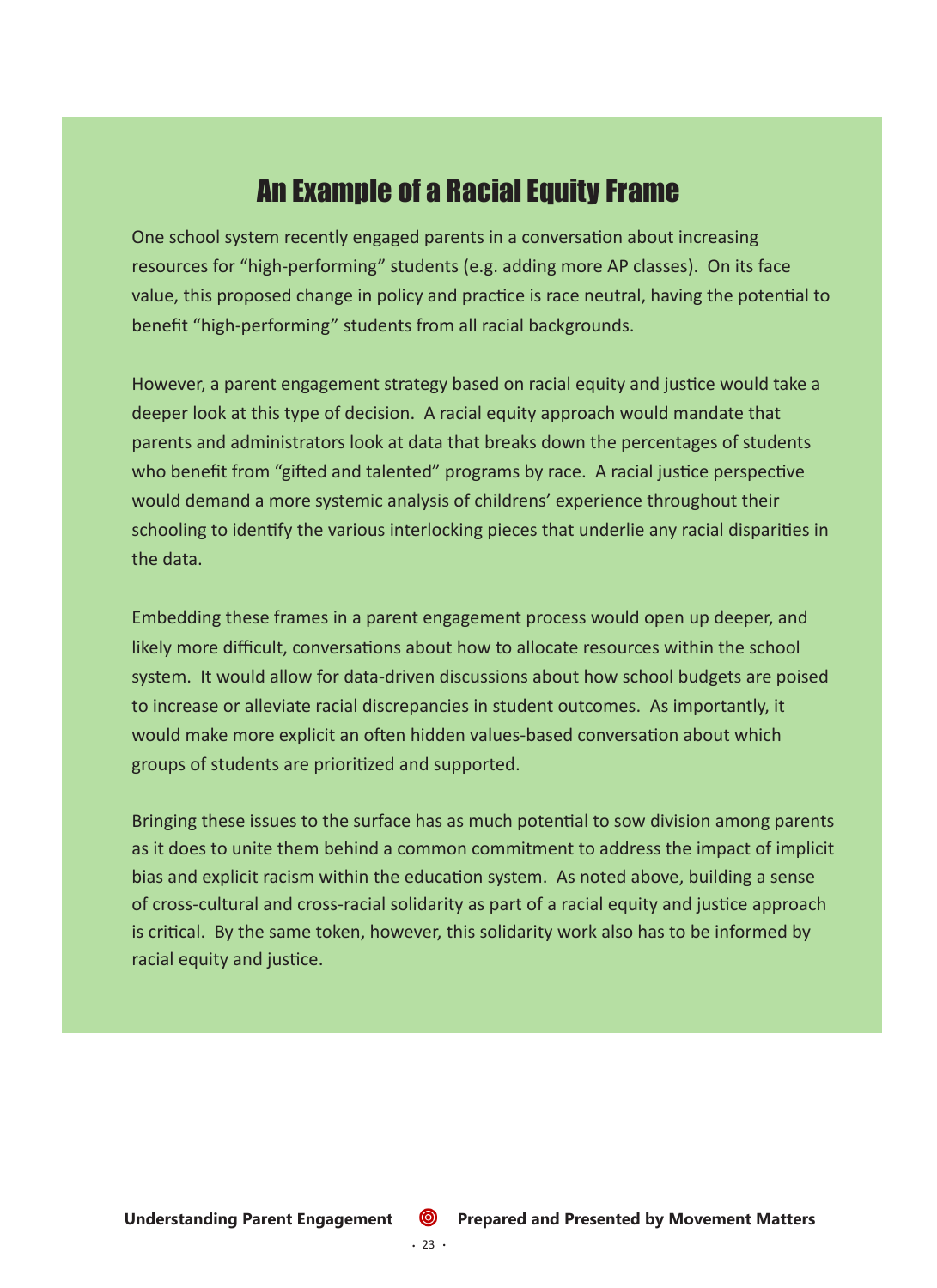## RECOMMENDATION 5: Stand up for true parent **ENGAGEMENT**

As we mentioned earlier, the far-right is successfully redefining parent engagement as a reactionary process designed to allow parents to veto school decisions with no process or commitment to improving educational outcomes. This approach has created challenges for the groups we interviewed. By opposing the policies that are emerging from this effort, they are put in the position of seeming to be "anti-parent voice", despite having spent years arguing for more parent engagement in the education system.

At this moment, it is all of our responsibilities to stand up for true parent engagement. This also means developing a nuanced critique and a vigilant response to the current cooptation of parent engagement by a far-right, white supremacist agenda. In addition to speaking out against these efforts, we also need to talk about the value and importance of real parent engagement work, to use our public platforms to highlight and defend it, and to find ways to move the current "parents rights" fervor toward genuine parent engagement practices rooted in equity and proven educational practices.

# **CONCLUSION**

Parent engagement work, especially that focused on systems change, is in a nascent state in Atlanta. Several strong grasstops organizations are holding down policy work at the local and state level, though they face stiff opposition from an increasingly well-mobilized far-right agenda. Local, less well resourced, grassroots organizations engage parents around critical individual and systemic issues, but often lack the resources, infrastructure, and connectivity to have system-wide impact.

However, more intensive resource provision, combined with a strengthening of the capacity of individual groups and the ecosystem as a whole, can help the parent engagement sector level up its impact in the Atlanta region. The interviews conducted by Movement Matters provide a variety of insights and next steps for those interested in strengthening parent engagement work. Equally as exciting will be the iterative learning and growth that happen as grassroots, grasstops, philanthropic, and capacity building organizations walk this road together.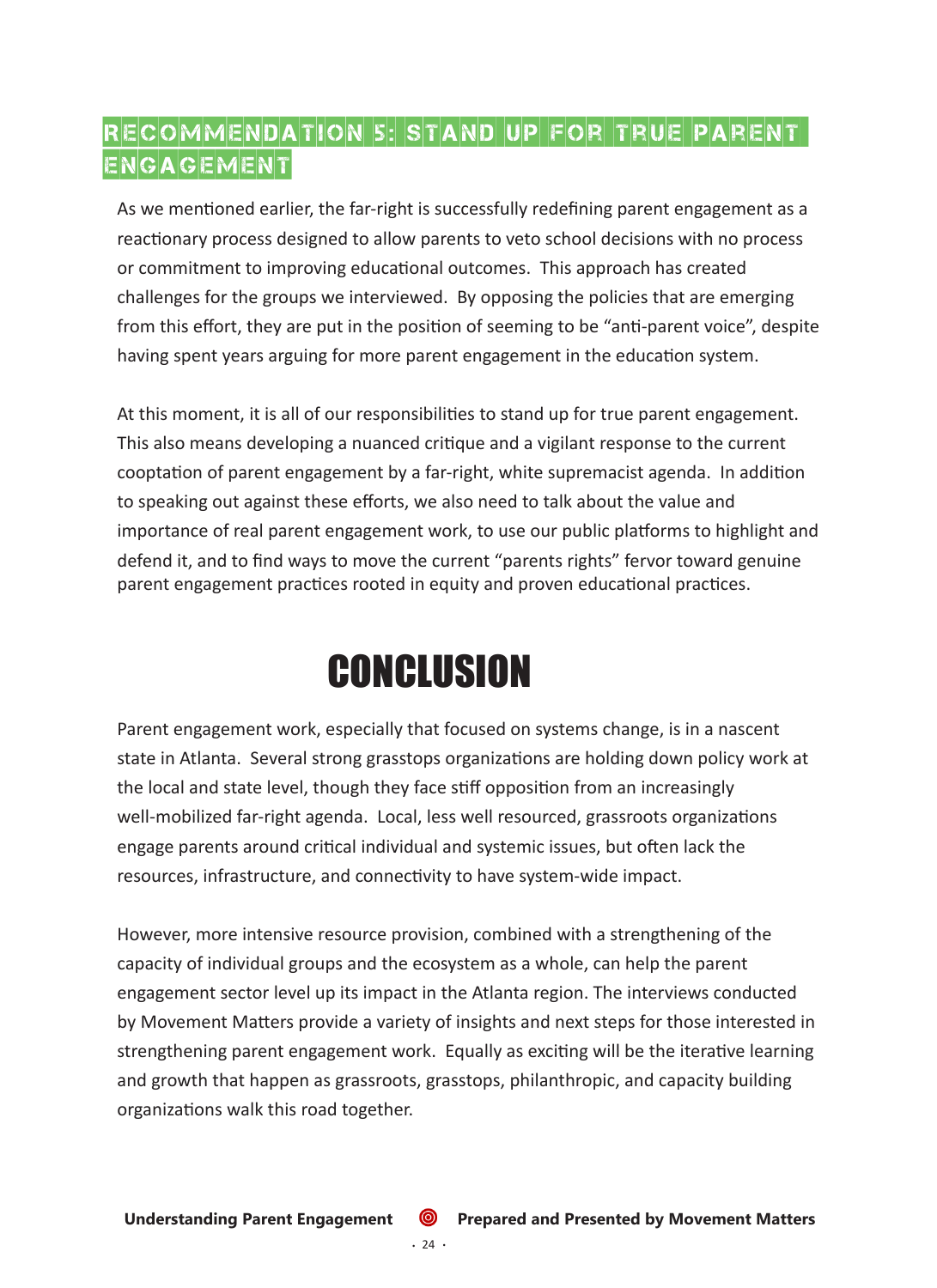# APPENDIX A

### Interviewed Organizations

Atlanta Bright from the Start

Georgia Family Connections

Georgia Youth Justice Coalition

Gwinnett SToPP

Latino Association for Parents of Public Schools

Parent Avengers

Parents Prosper

Partnership for Southern Equity

Public Education Matters Georgia

 **Understanding Parent Engagement © Prepared and Presented by Movement Matters**